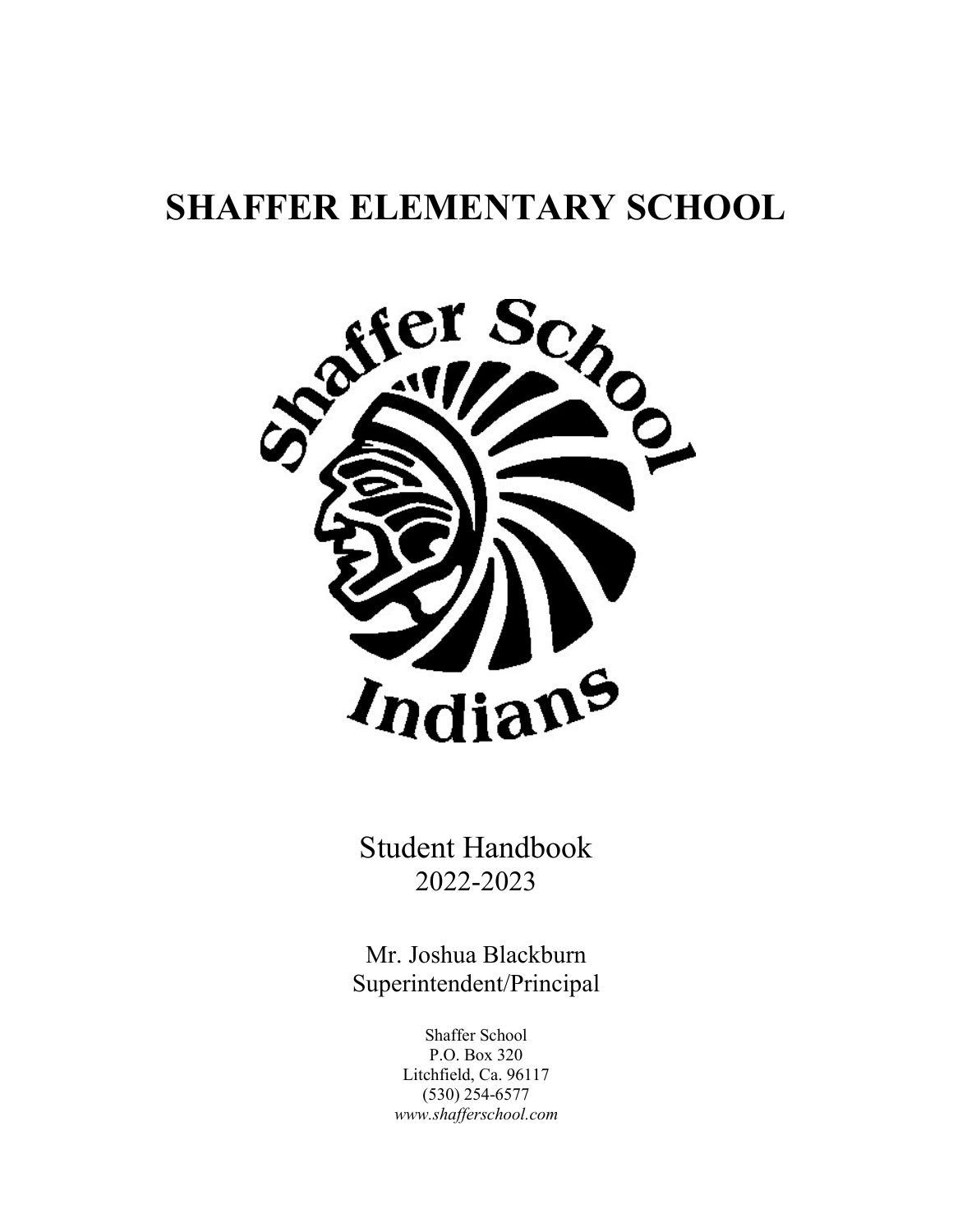## Table of Contents

| Directory of Board and Staff                                                                                                                                                                                                   | $\overline{4}$ |
|--------------------------------------------------------------------------------------------------------------------------------------------------------------------------------------------------------------------------------|----------------|
|                                                                                                                                                                                                                                |                |
| Vision Statement 5                                                                                                                                                                                                             |                |
|                                                                                                                                                                                                                                |                |
| Shaffer Elementary Rights and Responsibilities________7-8                                                                                                                                                                      |                |
|                                                                                                                                                                                                                                | $-9$           |
|                                                                                                                                                                                                                                | 9              |
| Playground Supervision__________________________________9                                                                                                                                                                      |                |
|                                                                                                                                                                                                                                | $9 - 10$       |
|                                                                                                                                                                                                                                |                |
|                                                                                                                                                                                                                                |                |
|                                                                                                                                                                                                                                | - 10           |
|                                                                                                                                                                                                                                |                |
| $Custody$ and $10$                                                                                                                                                                                                             |                |
|                                                                                                                                                                                                                                |                |
|                                                                                                                                                                                                                                |                |
|                                                                                                                                                                                                                                |                |
|                                                                                                                                                                                                                                |                |
|                                                                                                                                                                                                                                |                |
|                                                                                                                                                                                                                                |                |
|                                                                                                                                                                                                                                |                |
|                                                                                                                                                                                                                                |                |
|                                                                                                                                                                                                                                |                |
|                                                                                                                                                                                                                                |                |
|                                                                                                                                                                                                                                | 13             |
|                                                                                                                                                                                                                                |                |
|                                                                                                                                                                                                                                |                |
|                                                                                                                                                                                                                                |                |
|                                                                                                                                                                                                                                |                |
|                                                                                                                                                                                                                                |                |
|                                                                                                                                                                                                                                |                |
| Loitering                                                                                                                                                                                                                      | 15             |
| Leaving Campus 15                                                                                                                                                                                                              |                |
| Cheating                                                                                                                                                                                                                       | 15             |
| Bullying experience and the state of the state of the state of the state of the state of the state of the state of the state of the state of the state of the state of the state of the state of the state of the state of the | 15             |
|                                                                                                                                                                                                                                |                |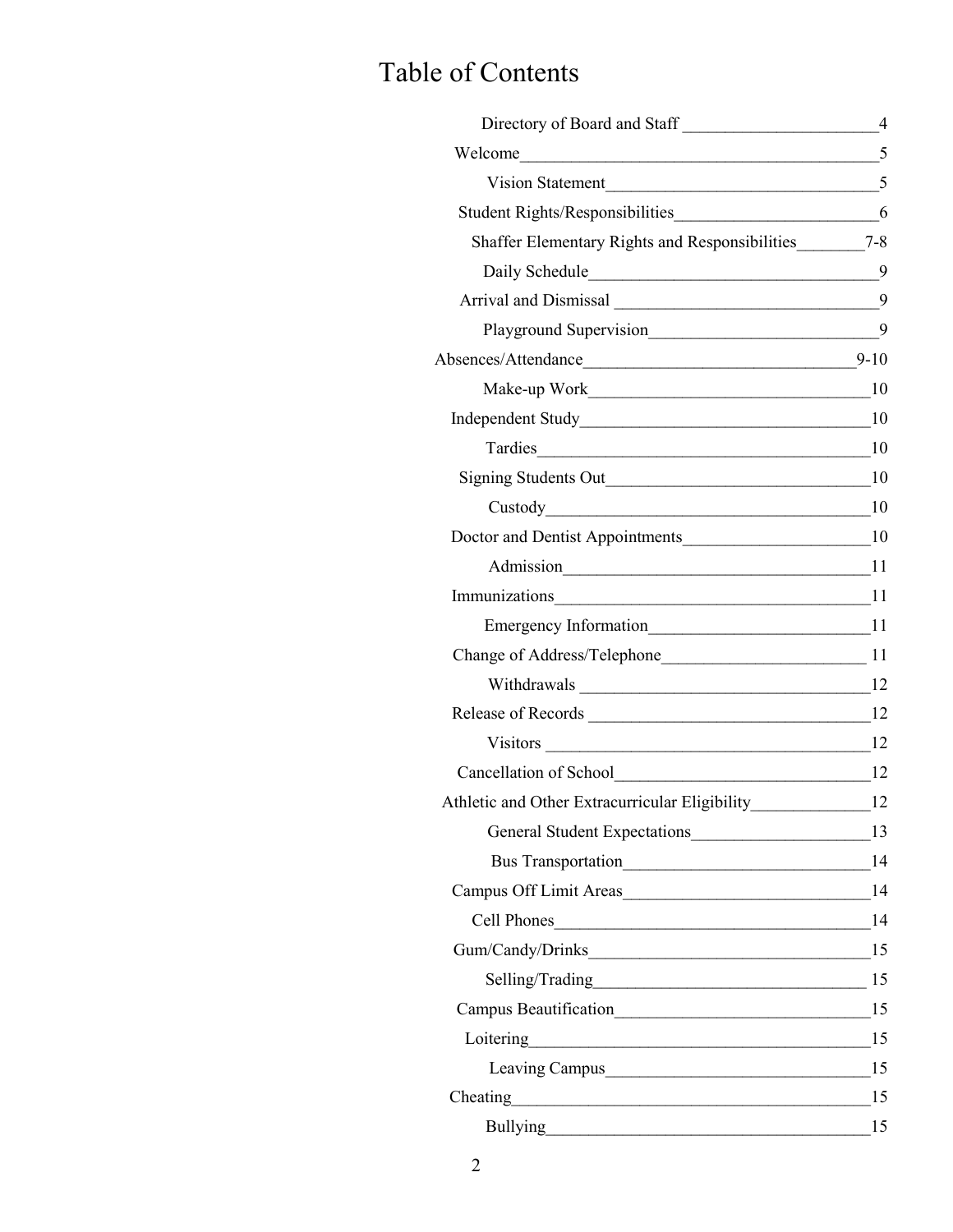| Alcohol and Drugs<br><u>Leadenborne and the set of the set of the set of the set of the set of the set of the set of the set of the set of the set of the set of the set of the set of the set of the set of the set of the set of</u> | 15 |
|----------------------------------------------------------------------------------------------------------------------------------------------------------------------------------------------------------------------------------------|----|
|                                                                                                                                                                                                                                        |    |
| Student Services                                                                                                                                                                                                                       | 16 |
| Shaffer Elementary Progressive Discipline_________________________17-21                                                                                                                                                                |    |
| Suspensions <b>Container and Container and Container</b> and Container and Container and Container and Container and Container and Container and Container and Container and Container and Container and Container and Container an    | 22 |
| Expulsions                                                                                                                                                                                                                             | 22 |
| Discipline Actions 22-23                                                                                                                                                                                                               |    |
| Emergency Plan                                                                                                                                                                                                                         | 23 |
| Illness and Injury                                                                                                                                                                                                                     | 23 |
| Insurance                                                                                                                                                                                                                              | 23 |
| Fieldtrips                                                                                                                                                                                                                             | 23 |
| Food Services                                                                                                                                                                                                                          | 24 |
|                                                                                                                                                                                                                                        | 25 |
|                                                                                                                                                                                                                                        | 26 |
| Lost and Found                                                                                                                                                                                                                         | 26 |
|                                                                                                                                                                                                                                        | 26 |
|                                                                                                                                                                                                                                        | 26 |
|                                                                                                                                                                                                                                        | 26 |
|                                                                                                                                                                                                                                        | 26 |
| Progress Reports                                                                                                                                                                                                                       | 27 |
|                                                                                                                                                                                                                                        | 27 |
| Promotions and Retentions                                                                                                                                                                                                              | 27 |
| Psychologist / Counselor                                                                                                                                                                                                               | 27 |
| Law Enforcement/CPS Investigations                                                                                                                                                                                                     | 27 |
|                                                                                                                                                                                                                                        | 28 |
| Medication                                                                                                                                                                                                                             | 28 |
| Parent Receipt and Acknowlegement                                                                                                                                                                                                      | 29 |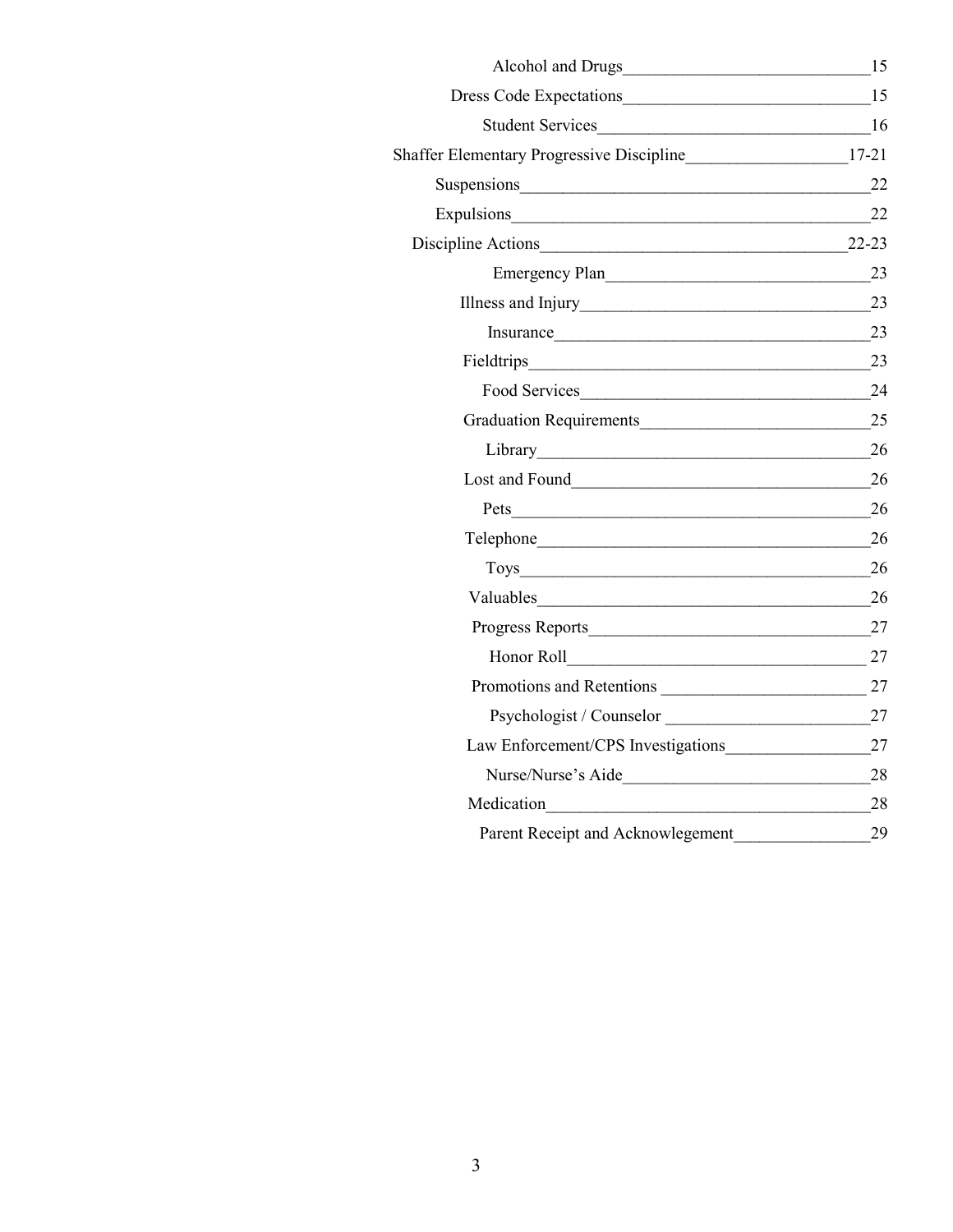### **Shaffer Union Elementary School District**

#### **Governing Board**

**Mrs. Hillary Magarrell, Member Mrs. Kathi Sherman, Board President Mrs. Lynda Joseph, Clerk Mr. Silas Rojas, Member Mrs. Kellyn Simms, Member**

#### **Teaching Staff**

**Mrs. Shawna Cosgrove TK Teacher<br>
Mrs. Courtney Anderson TE Teacher<br>
K Teacher Mrs. Courtney Anderson Mrs. Melanie Faiferlick Grade 1 Teacher Mrs. Nicole Dominguez Grade 2 Teacher Mrs. Elise Williams Grade 3 Teacher Mrs. Kari Lindeman** Grade 4 Teacher **Ms. Fiona Delforge Special Education Teacher** 

#### **District Office**

**Mrs. Dianne Parady CBO Mrs. Shannon Polan District Secretary Mr. Ray Bailey Athletic Director<br>
Mrs. Devon Nasser Athletic Director<br>
Athletic Director<br>
Athletic Director Mrs. Devon Nasser** 

#### **Support Staff**

**Mrs. Jenae Morataya Paraprofessional Aide Miss Alyssa Mallory Paraprofessional Aide Mrs. Tricia Cole IT Tech Mrs. Amanda Leaman Paraprofessional Aide Mrs. Deborah Buckler School Nurse** School Nurse **Mrs. Dianna Aronson** Speech **Mrs. Teri Bertotti** Special Assignment

#### **Buildings and Grounds**

**Ms. Maria Sanchez Custodian** 

**Mrs. Elizabeth Herring Grade 5/6 English-Social Studies Teacher Mrs. Katie Green Grade 5/6 Math-Science Teacher<br>
Mrs. Rachel Turnquist Grades 7/8 English-Social Studies Grades 7/8 English-Social Studies Mr. Ray Bailey Grades 7/8 Math-Science** 

Mr. Joshua Blackburn Superintendent/Principal **Mrs. Amanda Leaman Administrative Assistant** 

**Miss Mikalah Gray Paraprofessional Aide Mrs. Prima Castro ELD Paraprofessional Aide** 

**Mr. Devin Enriquez Maintenance Supervisor**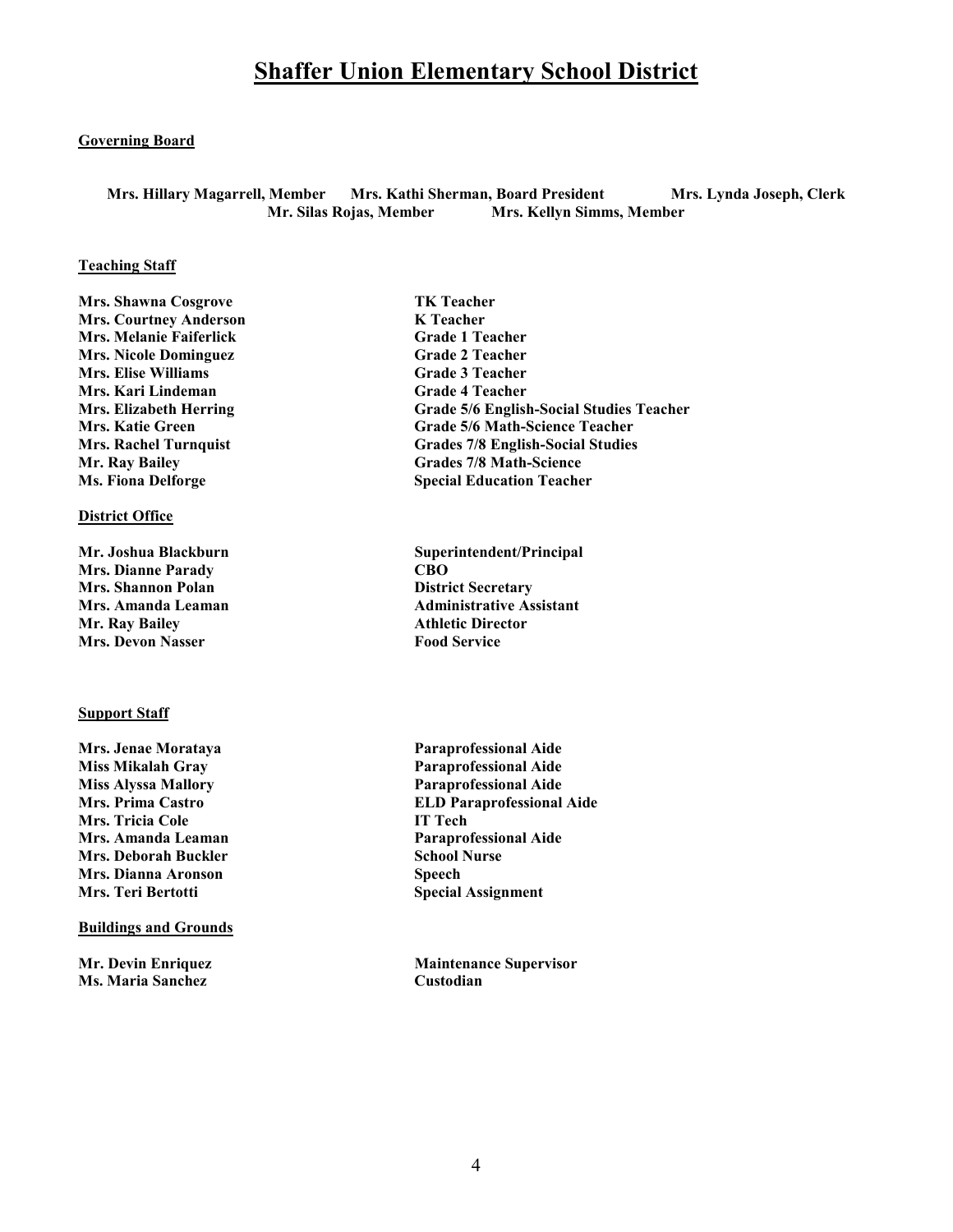### WELCOME

Dear Shaffer Families:

Welcome to Shaffer Elementary School! We look forward to an exciting and successful school year. This handbook not only contains information specific to primary, intermediate, middle school students, but also contains guidelines for student behavior. The contents of this handbook should provide information regarding policies, practices and procedures of the Shaffer Union Elementary School District.

The faculty/staff all extend to you an invitation to visit your child's classroom, eat lunch with your child, engage in your child's education and become an active volunteer at your child's school. Should you have any questions concerning the contents of this handbook, you are encouraged to call our staff.

After carefully reading the handbook, please indicate so, by completing the online form.

With care,

Joshua Blackburn Superintendent/Principal



### **Vision Statement**

Graduates of Shaffer Elementary School will be

- Prepared for the  $21<sup>st</sup>$  Century
- Creative Thinkers
- Effective Communicators
- Collaborative Workers
- People of Integrity
- Academically and Technologically Proficient
- Able to Identify, Assess, Integrate and Analyze Information in order to Problem Solve

### **SHAFFER ELEMENTARY: RIGHTS AND REPSONSIBILITIES**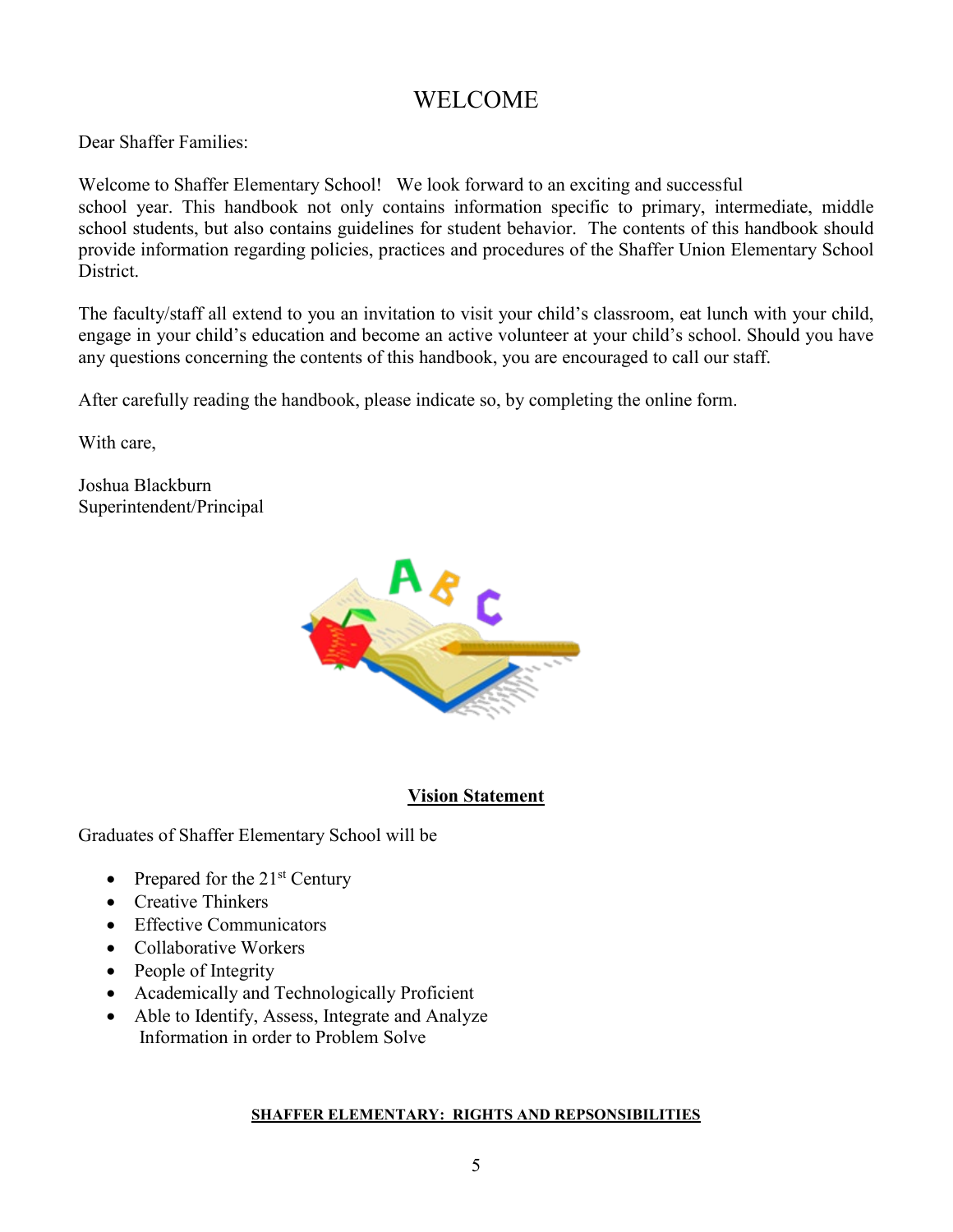### **Student Rights**

- 1. You have the right to a safe school. This means that your school should provide safe and clean classrooms, equipment and rules to insure your safety in school.
- 2. You have the right to be respected and treated with kindness at school. This means that others should not laugh at you or hurt your feelings. No one is to embarrass you in front of others.
- 3. You have the right to be an individual at school. This means you should be treated fairly whether you are tall or short, boy or girl, dress or talk differently or if it takes you a little longer to get the right answer.
- 4. You have the right to work without being bothered. This means others should not bother you as you work on your studies.
- 5. You have the right to express yourself. This means that you may talk freely about your ideas and feelings when appropriate in the educational process.
- 6. You have a right to tell your side of the story. This means that you may tell your side of the story when accused of breaking a rule.

### **Student Responsibilities**

- 1. You have a responsibility to come to school. This means that you come to school unless you are sick or excused.
- 2. You have a responsibility to practice good personal cleanliness. This means that you come to school clean.
- 3. You have a responsibility to take care of property. This means that you take care of school property and respect the property of others.
- 4. You have a responsibility to obey school rules. This means following all playground, hallway, bus, cafeteria, library and classroom rules.
- 5. You have a responsibility to complete your classroom assignments. This means you do your best with your class work and homework assignments. Hand them in on time.
- 6. You have the responsibility to take messages home. This means that it is important for you to take all school messages to your parents or guardians.
- 7. You have a responsibility to help make school a good place to be.

### **Shaffer Elementary Rights and Responsibilities**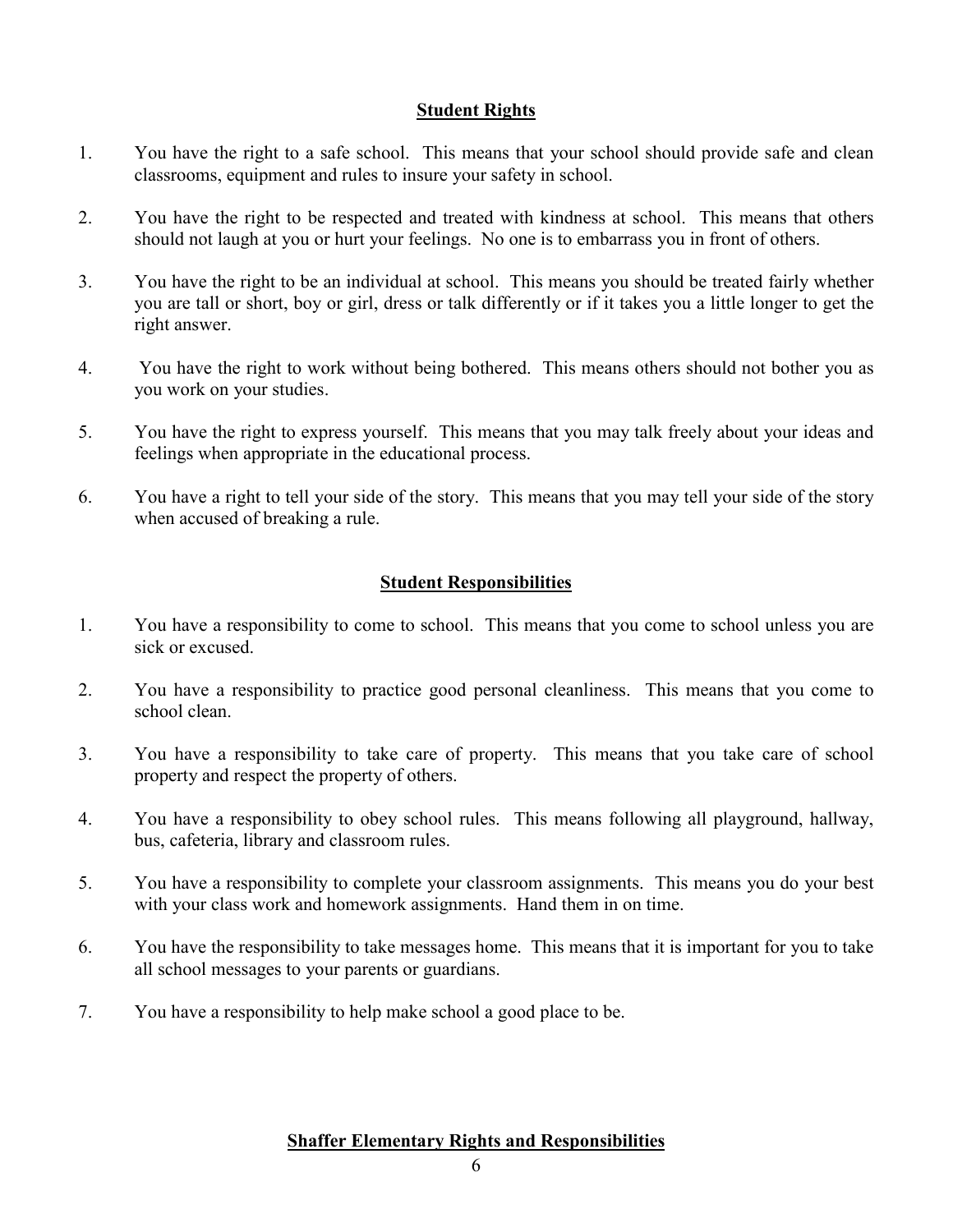Shaffer School implements the PBIS (Positive Behavior and Intervention Supports) discipline frameworks. The expectations of Shaffer School is to demonstrate Shaffer Pride by following the 3 B's: Be Safe, Be Kind, and Be Responsible.

The governing board of any school district shall prescribe rules consistent with law or with the rules prescribed by the State Board of Education for the government and discipline of the schools under its jurisdiction.

Rules and regulations are established to maintain an atmosphere conducive to learning. All pupils shall comply with the regulations, pursue the required course of study and abide by the authority of school staff.

Rights of Administrators:

- 1. To hold pupils to strict accountability for any disorderly conduct in school or on their way to and from school.
- 2. To take appropriate action in dealing with students guilty of misconduct.
- 3. Recommend suspension, exemption, exclusion and/or expulsion as the situation demands.

Responsibilities of Administrators:

- 1. To provide leadership that will establish, encourage, and promote good teaching and effective learning.
- 2. To establish, publicize, and enforce school rules that facilitate effective learning and promote attitudes and habits of good citizenship among the students.
- 3. To request assistance in matters concerning serious instructional, behavioral, emotional, health, or attendance problems.
- 4. To grant access to pupil records by parent/guardian or others with proper authorization.

Rights of Pupils:

- 1. To remain enrolled in school until removed under due process conditions as specified in the Education Code.
- 2. To have access to records upon reaching the age of sixteen.
- 3. To be informed of school rules and procedures.
- 4. To seek help for problems, from parent/guardian or appropriate school staff.

### Responsibilities of Pupils:

- 1. To follow the Shaffer Pride Expectations: Be Safe, Be Kind, and Be Responsible.
- 2. To attend classes regularly and on time.
- 3. To respect the rights of school personnel and other students.
- 4. To prepare for class with appropriate materials and work.

Rights of Teachers:

- 1. To expect students to behave in a manner conducive to the Shaffer Pride expectations: Be Safe, Be Kind, and Be Responsible.
- 2. To have parental support related to academic and social progress of students.
- 3. To expect students to put forth effort and participate in class in order to learn the presented material.

Responsibilities of Teachers: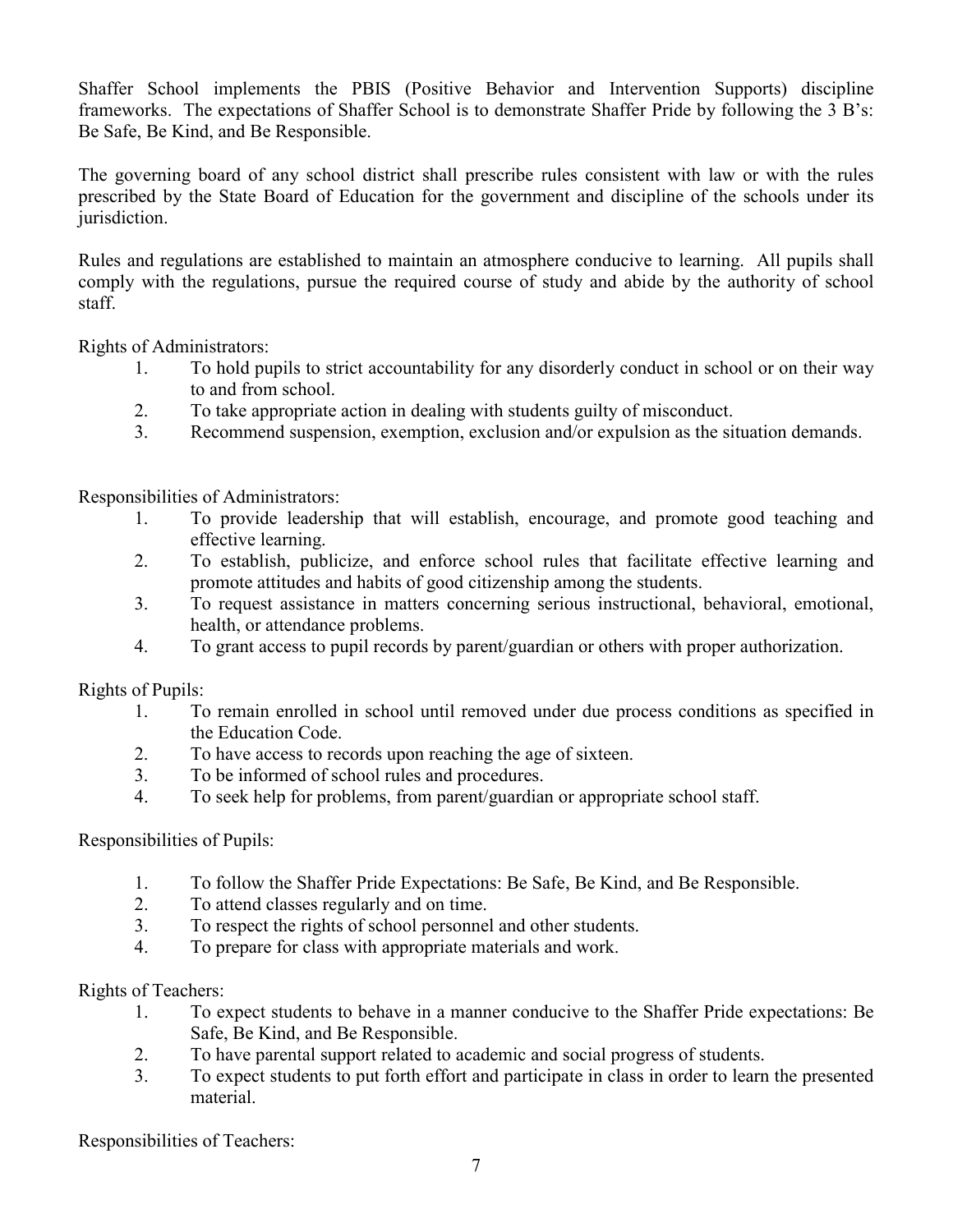- 1. Informing parents through report cards, phone calls and conferences about the academic progress, school citizenship, and general behavior of the children.
- 2. Conduct a well-planned and effective program.
- 3. Initiating and enforcing a set of classroom regulations consistent with school and district policies, the Shaffer Pride expectations: Be Safe, Be Kind, and Be Responsible.
- 4. Notify parents within one week if a student is failing in any subject area.

### Rights of Parents:

- 1. To be informed of district policy and school rules and procedures related to their children.
- 2. To be informed of fall facts and school action related to their children.
- 3. To inspect their child's record with the assistance of a certified staff member for proper explanation.

Responsibilities of Parents:

- 1. To visit school periodically and to participate in conferences with teachers or counselors on the academic and behavioral status of their children.
- 2. Provide supportive action by making sure that children have enough sleep, adequate nutrition, and appropriate clothing before coming to school.
- 3. To be familiar with district policies and school rules and procedures.
- 4. School related problems encountered by parents can be resolved by contacting the teacher, principal, superintendent, and school board.

Rights of Instructional Assistants:

- 1. To expect students to behave in a manner which is conducive to the Shaffer Pride expectations: Be Safe, Be Kind, Be Responsible.
- 2. To have support from certificated staff and administration;
- 3. To expect students to cooperate and participate in instructional activities.

Responsibilities of Instructional Assistants:

- 1. To assist in providing instruction to individual and small groups of students in an assigned learning environment;
- 2. To reinforce instruction in academic, artistic and physical skills.

The behavior expected from students at school is a combination of common sense and safety considerations and is conducive to the Shaffer Pride expectations: Be Safe, Be Kind, and Be Responsible.

### **DAILY SCHEDULE**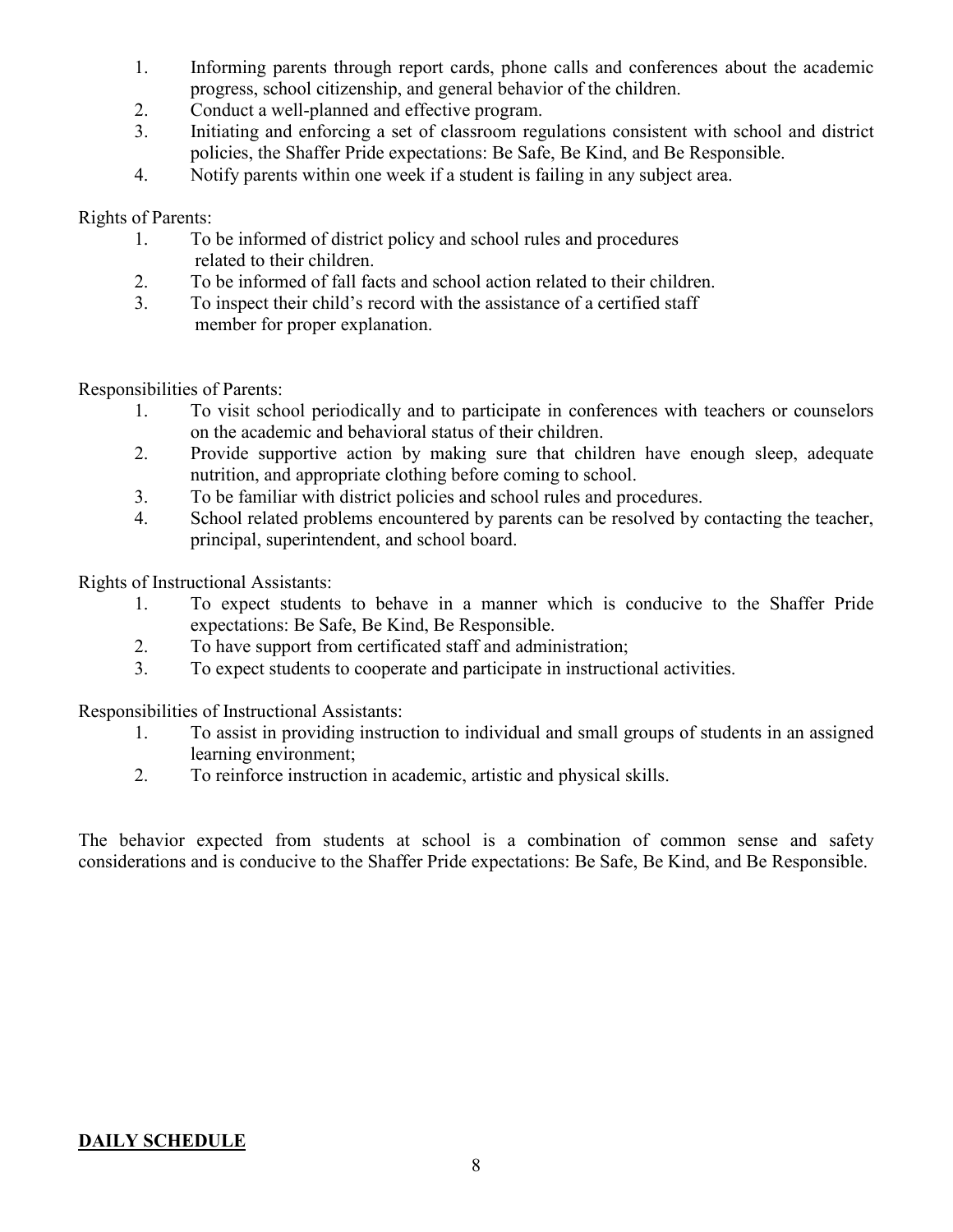| Office Hours:                     |                                        |                                                                                                 |
|-----------------------------------|----------------------------------------|-------------------------------------------------------------------------------------------------|
| $7:30$ a.m.                       |                                        | Office Opens                                                                                    |
| $4:00$ p.m.                       |                                        | Office Closes                                                                                   |
|                                   | All Grades - TK through 8th grade      |                                                                                                 |
| $7:00 \text{ am}$                 |                                        | Before School Program Begins                                                                    |
| $7:45$ am                         |                                        | Before School Play TK-2 Play Structure, 3-8 Blacktop                                            |
| $8:15$ a.m.                       |                                        | <b>School Start</b>                                                                             |
| $3:00$ p.m.                       |                                        | <b>School Dismissal</b>                                                                         |
| $3:00$ p.m.                       |                                        | After School Program Begins                                                                     |
| Recess Schedule:                  |                                        |                                                                                                 |
|                                   | 9:45 a.m. $-10:00$ a.m.                | TK/K                                                                                            |
|                                   | $10:00$ a.m. $-10:15$ a.m.             | Grades 1st-4th Recess                                                                           |
| $10:30-10:45$ am                  |                                        | 5th-8th Recess                                                                                  |
| Lunch Schedule                    |                                        |                                                                                                 |
| Tk/K                              |                                        | 11:30 a.m. - 12:00 p.m. Recess 12:00 p.m. - 12:30 p.m. Lunch                                    |
|                                   |                                        | $1^{st} - 4^{th}$ 11:30 a.m. - 12:00 p.m. Lunch 12:00 p.m. -12:30 p.m. $1^{st} - 4^{th}$ recess |
| $5^{\text{th}}$ - $8^{\text{th}}$ | $12:30$ p.m. $-1:15$ p.m. Lunch/Recess |                                                                                                 |

### *ARRIVAL AND DISMISSAL*

Supervision provided beginning at 7:00 a.m.; students shall not arrive at school before that time. Students need to leave for home promptly after being dismissed unless they are riders on the second bus route and/or will be participating in the After School Club. After School Club ends at 3:30 p.m. Students must check in daily with the after school supervisor. There are a variety of after school activities throughout the year and parent permission slips are required for participation.

### **PLAYGROUND SUPERVISION**

School staff will supervise the students beginning at 7:00 a.m.-7:30 a.m. during our Before School Program. Adults will supervise students on play areas during regularly scheduled breaks and any time students are in play areas. The playgrounds are not supervised after school unless students are part of the After School Program and students are expected to leave for home immediately following dismissal if not participating.

### **ABSENCES / ATTENDANCE**

Attendance in school is essential to the success for your child's education. Schools do not receive credit from the state for **ANY** absences, excused nor unexcused.

Education Code 48200 requires compulsory daily school attendance for students 6 to 18 years of age. Allowable excuses include:

- 1. Personal Illness
- 2. Funeral services for student's immediate family
- 3. Medical, dental and optometry services for student
- 4. Court appearance by the student
- 5. Student caring for own ill child
- 6. Quarantine of student or student's family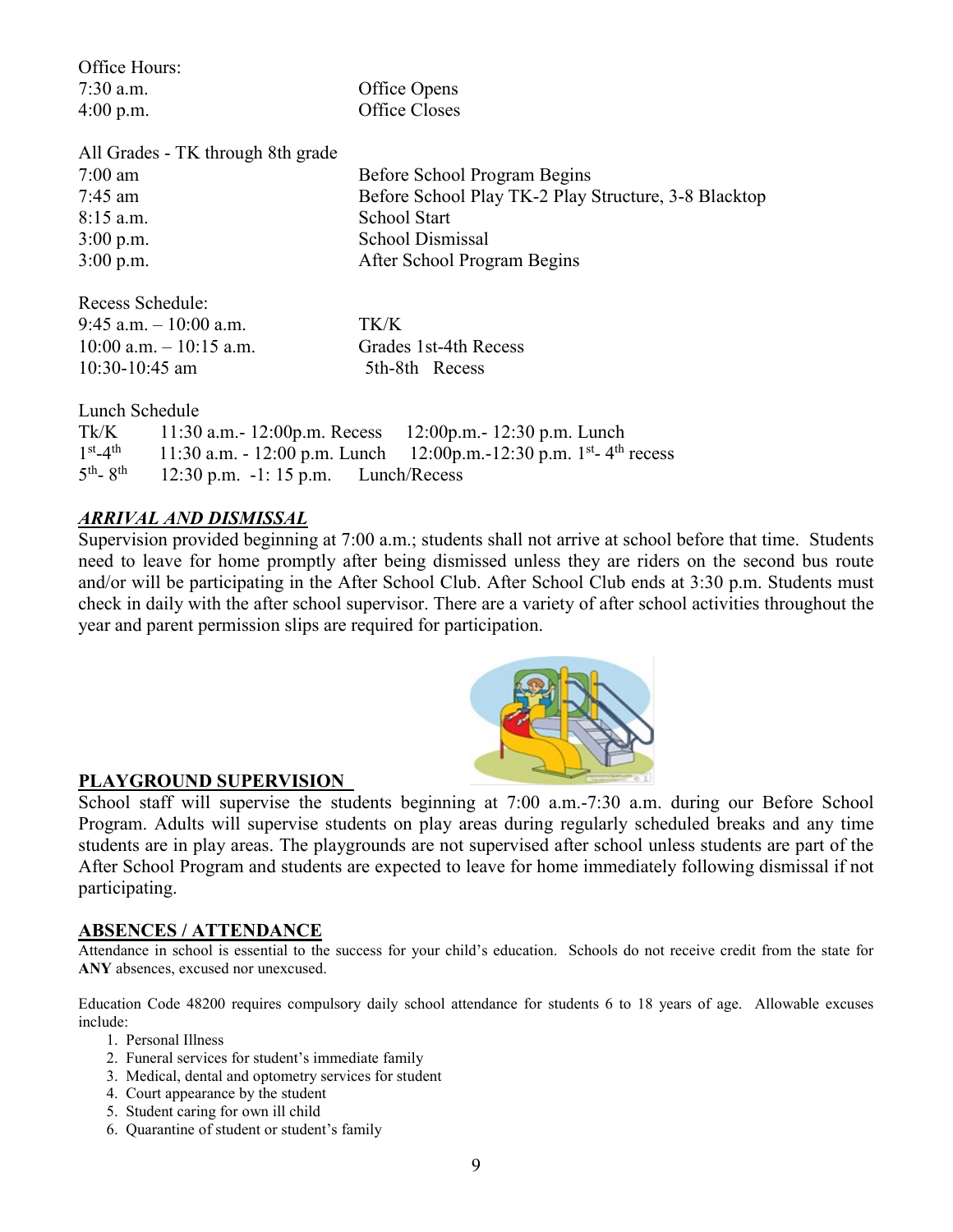The parent/guardian of the student must send a note and/or phone the school to clear any of these excusable absences. In addition, after the 5th absence in a school year a doctor's note will be required for every absence therein. All absences not cleared within three days will be considered truancies. Failure to excuse the absence results in a recorded **truancy** on the student's record and notification to the Lassen County Probation Department's Truancy Officer. Habitual Truants will be referred to the Review Board (SARB) and can result in a referral to the District Attorney's office for prosecution. This will be addressed as a serious matter.

Unexcused absences include but are not limited to:

- Going shopping
- Student's birthday
- Visiting relatives
- **Oversleeping**
- Family moving
- Minor illness
- Excessive absences and tardiness
- Child care by the student at home for the custodial parent

#### **MAKE-UP WORK**

The student's teacher will provide make-up work for excused absences. Students or their parents shall request make-up work immediately upon the student's return to school. If the dates of a student's absences are known in advance, the teacher should be notified and planned assignments may be given. Pupils shall be permitted to complete all assignments and tests--or reasonable substitutes for such assignments and tests--for all excused absences. Students will be given the equivalent days to make up this assigned work  $(1 \text{ day absence} = 1 \text{ day to turn in missed assignments})$ . Make-up privileges may be denied for pupils who have unexcused absences. Such unexcused absences may be reflected in the pupil's final grade.

#### **INDEPENDENT STUDY**

If you know in advance that your child will be out of town for five or more days, please advise the teacher so that an Independent Study Packet can be prepared for your child. Several days lead time is necessary for a teacher to prepare an Independent Study Packet. To receive full credit all work must be completed and turned into the student's teacher.

#### **TARDIES**

Prompt arrival at school is expected of all students and crucial for a student's academic success. Any absence after school has started is considered tardy and will be marked tardy on the attendance roster. Any student arriving after their start time should come to the office for an admit slip. In severe cases, tardiness may be regarded as truancy and result in corrective measures as necessary.

#### **SIGNING STUDENTS OUT**

Parents taking students from school before the end of the day must sign them out in the District Office. IF SOMEONE, OTHER THAN THE PARENT/GUARDIAN COMES TO PICK UP A STUDENT, WE WILL NOT RELEASE THE STUDENT UNLESS WE HAVE A SIGNED NOTE FROM THE PARENT/GUARDIAN. Telephone notification can be accepted "in a pinch".

#### **CUSTODY**

In most cases, natural parents shall be given reasonable access to their children at school and to their children's school records. It shall be the responsibility of a custodial parent who has a court order restricting the rights of the other parent to access a child or the child's official school records to provide the school with a current copy of that court order. In cases of guardianship, the legal guardian shall be responsible to notify school officials of the conditions of the guardianship and to provide school officials with all pertinent written documentations or changes.

#### **DOCTOR AND DENTIST APPOINTMENTS**

Parents are expected to make every effort to schedule doctor and dentist appointments for students outside of school hours. However, when this is not possible, students will be excused for these special appointments with proper notification to the office.

#### **ADMISSION**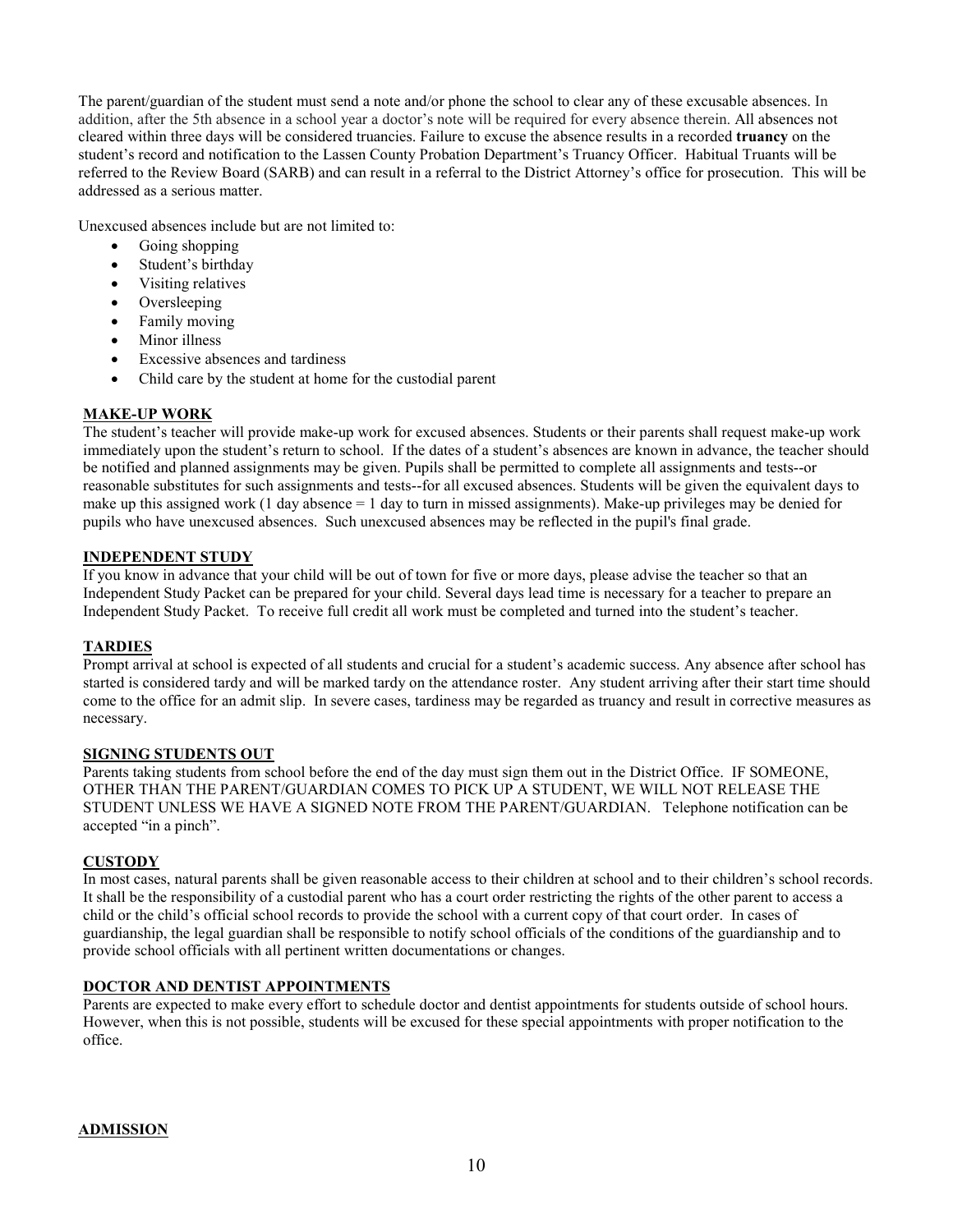### **TK**

A child who has their fifth birthday between September 2<sup>nd</sup> and February 2<sup>nd</sup> of the school year shall be eligible for enrollment in TK at the beginning of that school year or at any later time in the same year. (Education Code 48000)

### **K**

 $\overline{A}$  child who will reach the age of five on or before September 1 of the school year shall be eligible for enrollment in kindergarten at the beginning of that school year or at any later time in the same year. (Education Code 48000)

#### **1st**

A child who will have reached the age of six years on or before September 1 of the current school year shall be eligible for enrollment in the first grade. (Education Code 48010)

Registration will only be completed by verification of age with a birth certificate and with a completed immunization record. *No shots = no school.* A physical examination is required when a student enters school for the first time.



#### **IMMUNIZATIONS**

State Law requires that every student who is admitted to a public school must have evidence of a successful vaccination for diphtheria, tetanus, whooping cough, polio, Hepatitis B and varicella (chicken pox). Also required are a rubella/rubella vaccination and a tuberculin skin test. T-Dap immunizations are required for a student entering grade 7.

#### **EMERGENCY INFORMATION**

In case of emergency, each student is required to have on file at the school office the following information:

- 1. Parent(s) or guardian(s) names(s)
- 2. Complete and up-to-date address.
- 3. Home phone and parent(s) work phone.
- 4. Emergency phone number of friend or relative.
- 5. Physician's name and phone.
- 6. Medical alert information

#### **CHANGE OF ADDRESS/TELEPHONE**

It is very important that every student maintain an up-do-date address and phone numbers at the school office. Notify the school immediately if you have a change of address or phone numbers during the school year.

#### **WE NEED TO KNOW WHEN:**

- □ Your child wishes to bring an animal to school.
- $\Box$  You wish to bring treats to school. Due to health guidelines, treats must be purchased pre-packaged.
- $\Box$  Something has happened that may be emotionally upsetting to your child.
- **Example 3** Your child is on medication.
- $\Box$  Your child has a health issue.
- □ There is a change in custody.
- $\Box$  When you have a compliment to share!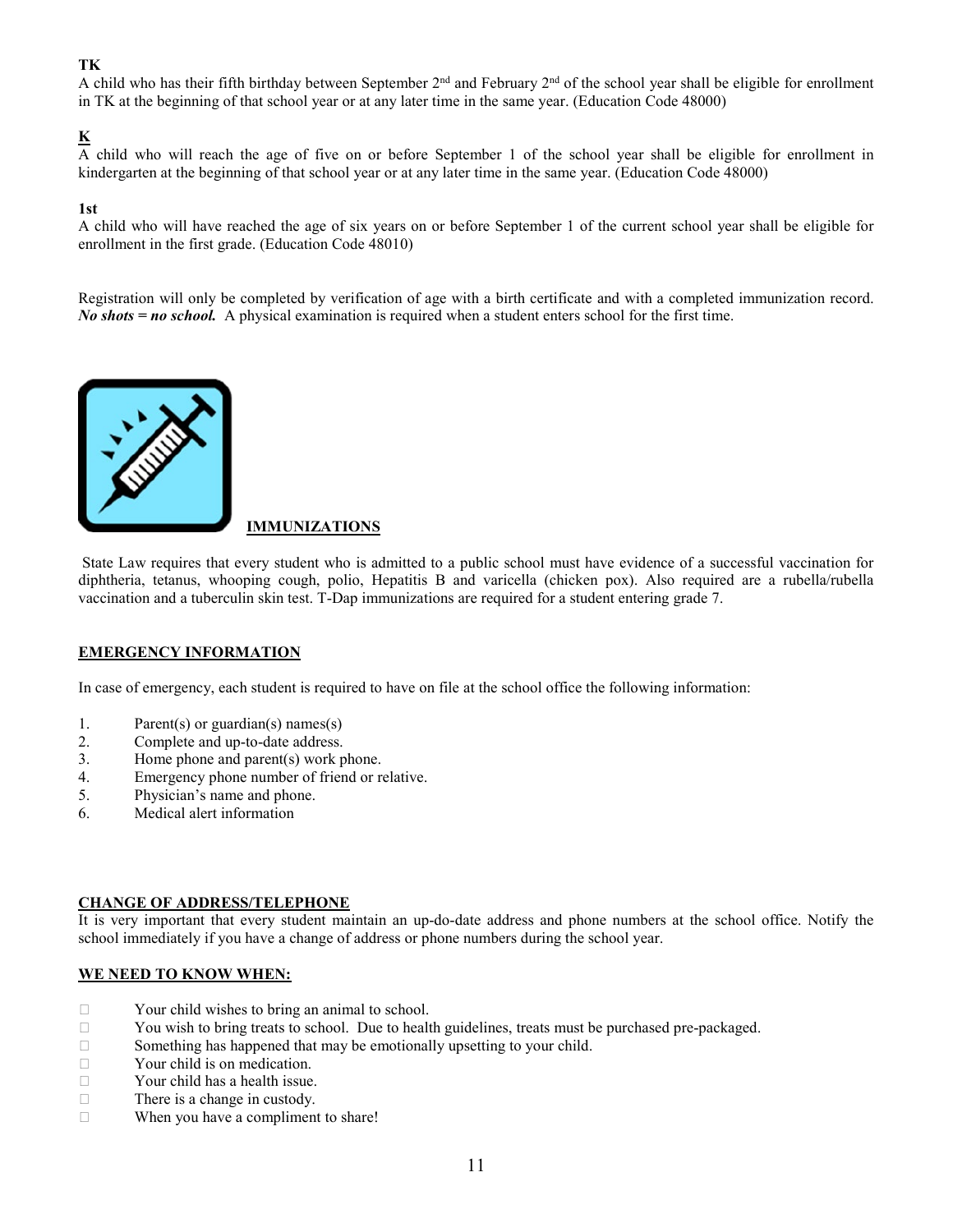#### **WITHDRAWALS**

An application for withdrawal should be completed by parents of any student who is withdrawing during the school year. Teachers and staff will summarize the student's progress and prepare the student's file for forwarding to their next school of enrollment.

#### **RELEASE OF RECORDS**

The school will maintain cumulative records on all students. Information included in these records may not be released without written parental consent except under two circumstances: 1) a transcript of student records will be forwarded to another school when a student transfers, and 2) a transcript will be sent when a student applies for admission or for a scholarship to a postsecondary school.

#### **VISITORS**

All visitors are required to report to the school office upon entering the campus. Parents are welcome and are encouraged to visit the school. We are proud of the educational program being offered at Shaffer Elementary School. People are always welcome to visit the school and observe in the classroom. When coming on school grounds, you must first report to the office, state your purpose for being at school, sign in and receive a visitor's badge. While observing or helping in the classroom, the teacher will continue to carry on with the planned instructional activities. It is pertinent that you not attempt to engage the teacher in a parent conference and that you not bring young children and infants with you unless you previously made arrangements with the classroom teacher.

#### **CANCELLATION OF SCHOOL**

Cancellation of school takes place only during circumstances such as extreme weather, equipment failure, or public crisis. The school board and administrators are aware of the hardship which can be caused by an abrupt cancellation under such circumstances parents/guardians may be notified via an automated phone dialing system Therefore, school will not be cancelled unless a significant safety risk has been created by unusual circumstances.

An emergency may arise in our school where we would be forced to release our students early. Emergencies may include excessive snow, flooding, and a lack of electricity or water.

In an emergency, all students will be sent home. It may be impossible to contact all parents/guardians. Please help us in this situation by setting up an emergency plan with your children. Emergency announcements will be released to local radio stations, Facebook, and an all call will go out.



#### **ATHLETIC AND OTHER EXTRACURRICULAR ACTIVITIES: ELIGIBILITY**

All students are encouraged to participate regardless of their skill level or experience. A student must have approved adult supervision if they remain to watch an afterschool activity. The designated adult must be present before the school buses leave or the student will be placed on the bus to go home.

If a student is involved in a sport or other extracurricular activity in school, they must maintain a 2.0 grade point average ("C") with no more than one "D" grade and no failing ("F") grades allowed in this average. Eligibility will be checked at the beginning and middle of each season. If a student is disqualified they will be placed on academic probation for two weeks. At the end of the two weeks eligibility will be checked again. The student will not be allowed to participate the remainder of that season if the grades have not been brought up.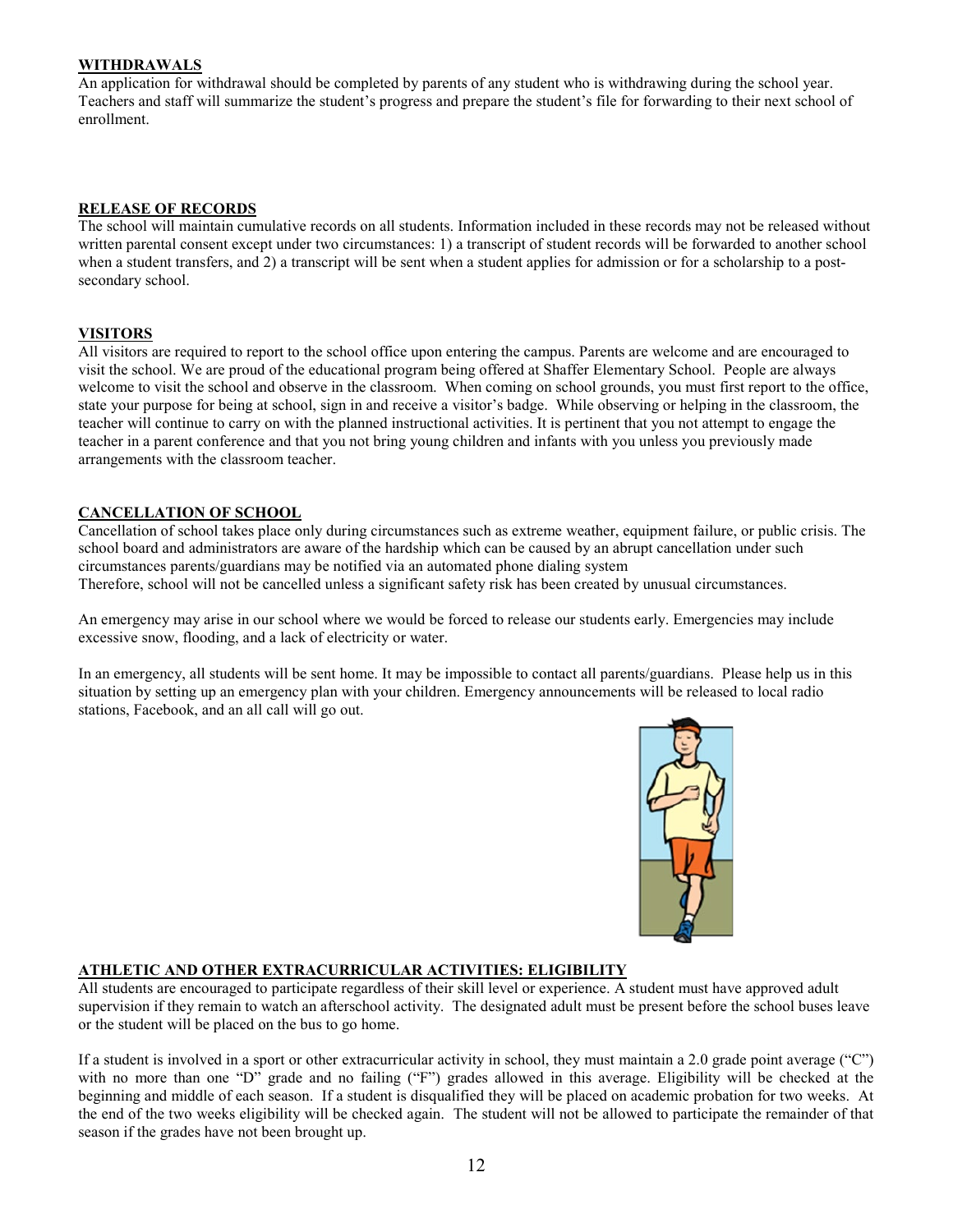Students who receive in school suspension or out of school suspension for misbehavior will not participate in extra-curricular or sporting events during their suspension period.

#### **SHAFFER ELEMENTARY SCHOOL GENERAL STUDENT EXPECTATIONS**

| Settings                                       | Be Safe                                                                                                                                                                                                                            | Be Kind                                                                                                                                                                                                                                                                                             | Be Responsible                                                                                                                                                                                                                                                                                                                              |
|------------------------------------------------|------------------------------------------------------------------------------------------------------------------------------------------------------------------------------------------------------------------------------------|-----------------------------------------------------------------------------------------------------------------------------------------------------------------------------------------------------------------------------------------------------------------------------------------------------|---------------------------------------------------------------------------------------------------------------------------------------------------------------------------------------------------------------------------------------------------------------------------------------------------------------------------------------------|
| Hallways/Sidewalks                             | We walk at all times<br>$\bullet$<br>We stay on sidewalks<br>We keep hands, feet, and<br>other objects to ourselves                                                                                                                | We stay quiet so other<br>$\bullet$<br>can learn<br>We wait for directions<br>before leaving an area                                                                                                                                                                                                | We walk the shortest<br>$\bullet$<br>distance in the hallway<br>We are punctual<br>$\bullet$                                                                                                                                                                                                                                                |
| Cafeteria                                      | We walk at all times<br>$\bullet$<br>We sit with our feet on<br>$\bullet$<br>the floor<br>We use a quiet voice<br>We follow adult<br>directions<br>We wait calmly to be<br>dismissed                                               | We use good table<br>$\bullet$<br>manners<br>We keep our hands off of<br>$\bullet$<br>others' food/trays<br>We remove our hats upon<br>$\bullet$<br>entering                                                                                                                                        | We clean up after<br>$\bullet$<br>ourselves<br>We do not take food out<br>$\bullet$<br>of the cafeteria                                                                                                                                                                                                                                     |
| Classroom<br>Library<br>Computer Lab<br>Office | We walk at all times<br>$\bullet$<br>We keep hands, feet, and<br>other objects to<br>ourselves<br>We sit with our feet on<br>the floor<br>We follow teacher<br>directions<br>We ONLY use cell phones<br>with a teacher's direction | We show respect for our<br>$\bullet$<br>own possessions, the<br>possessions of others and<br>school property<br>We share materials,<br>classroom resources, and<br>equipment<br>We show tolerance and<br>$\bullet$<br>acceptance for ourselves<br>and others<br>We remove our hats<br>upon entering | We are punctual<br>$\bullet$<br>We complete<br>$\bullet$<br>assignments on time<br>We are self-motivated<br>$\bullet$<br>We are self-directed<br>$\bullet$<br>problem solvers<br>We accept responsibility<br>$\bullet$<br>and consequences for<br>our own decisions and<br>actions<br>We use break times for<br>$\bullet$<br>personal needs |
| <b>Bus</b>                                     | We remain seated<br>$\bullet$<br>We speak quietly<br>We keep aisles clear<br>We keep hands, feet, and<br>other objects to ourselves                                                                                                | We obey the directions of<br>$\bullet$<br>the bus driver<br>We respect the property<br>٠<br>of others<br>We behave in a polite,<br>$\bullet$<br>courteous, and safe<br>manner                                                                                                                       | We never write on or<br>$\bullet$<br>damage the bus in any<br>way<br>We take belongings and<br>$\bullet$<br>trash off the bus when we<br>disembark                                                                                                                                                                                          |
| Restrooms                                      | We walk at all times<br>$\bullet$<br>We keep water in the<br>sink<br>We wash our hands<br>before leaving                                                                                                                           | We give others privacy<br>$\bullet$<br>We stay quiet<br>$\bullet$<br>We take turns at the sink                                                                                                                                                                                                      | We flush the toilet/urinal<br>$\bullet$<br>We throw away our trash<br>$\bullet$<br>We return to class<br>$\bullet$<br>promptly<br>We help keep the<br>$\bullet$<br>restroom clean                                                                                                                                                           |
| Playground/Blacktop                            | We stay within<br>boundaries<br>We keep our hands and                                                                                                                                                                              | We Include everyone in<br>$\bullet$<br>games<br>We respect other games                                                                                                                                                                                                                              | We place all litter and<br>$\bullet$<br>trash in garbage cans<br>We demonstrate good                                                                                                                                                                                                                                                        |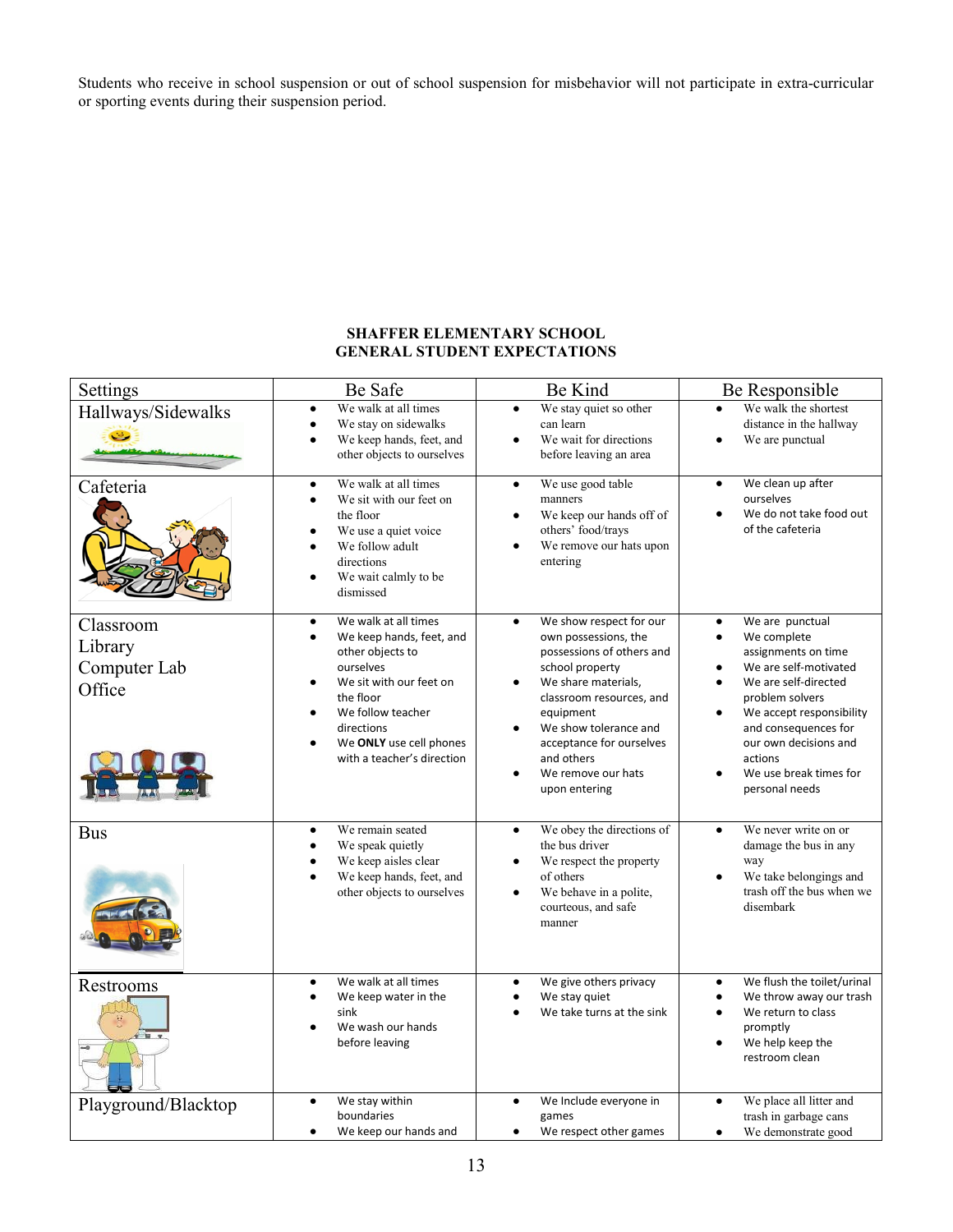|          | feet to ourselves<br>We report injuries<br>immediately<br>We run only in<br>$\bullet$<br>designated running areas<br>We follow adult<br>directions | We use playground<br>equipment properly<br>We show good<br>sportsmanship<br>We share and take turns | choice of problem-<br>solving skills<br>We line up/go to class<br>when the whistle blows |
|----------|----------------------------------------------------------------------------------------------------------------------------------------------------|-----------------------------------------------------------------------------------------------------|------------------------------------------------------------------------------------------|
| Assembly | We enter/exit quietly<br>We use chairs and<br>benches appropriately                                                                                | We are quiet and listen<br>respectfully to the<br>presenter<br>We applaud appropriately             | We are aware of our<br>surroundings and stay<br>with our class                           |

#### **BUS TRANSPORTATION**

#### **If your child is to ride the bus with another student, please make sure to send a note. We cannot let students ride without it.**

Riding the bus is a privilege. Please remember that bus transportation is a free service to families in our district. Many school districts in California are opting to charge for transportation with the California budget cuts.

When an office referral is issued from the bus driver your child may be suspended the student from the bus service. If the referral is given under aggravated circumstances, the student will be suspended from service pending a conference with the parents, driver, and the principal. Shaffer School contracts with Lassen High School Transportation for our school bus service. Following 5 CCR 14103 (Authority of the Driver): Continued disorderly conduct or persistent refusal to submit to the authority of the driver shall be sufficient reason for a pupil to be denied transportation.

As long as the bus driver can see the student, they are still considered in school. Our main concern is your child's safety. If you have any questions, please speak with the bus driver or contact the school office

Every effort is made to ensure that students are picked up and dropped off on time. If there is a delay in the bus schedule, please contact the school for more information

#### **CAMPUS OFF-LIMIT AREAS**

Our school is maintained and operated for the benefit of our students. However, common sense and safety considerations dictate the designation of a few off-limit areas where students are not allowed. These areas include, but are not limited to, the parking lot, storage areas, inner office, teacher's lounge, kitchen, maintenance area, and the trash collection areas. Students are expected to cooperate and play only in supervised areas.

#### **CELL PHONES and Electronic Devices**

Students must have a signed, updated valid cell phone/electronic device contract in the office, signed by the student, the parent/ guardian and the superintendent/principal annually to possess a cell phone/ electronic device while on campus. The parent/guardian must request the contract and sign it in front of a school administrator or administrative designee.

Students are to keep their cell phones/electronic device in their backpacks riding on the bus to school and the ride home. As students enter their class first thing in the morning they will deposit their cell phones location designated by the teacher and will remain their the duration of the school day. When returned at the end of the school day they will place the cell phone/electronic device back into their backpacks until after they have gotten off the school bus. School staff may confiscate any cell phone/electronic device in a student's possession 1) without a signed contract on file, 2) for inappropriate use or 3) having it out during the school day. Students are expected and required to follow the guidelines outlined on the cell phone/electronic device contract.

Confiscated phones will be returned only to the student's parent/guardian. Consequences for violations are laid out in the Progressive Disciplinary Dispositions Matrix.

#### **GUM/CANDY/DRINKS**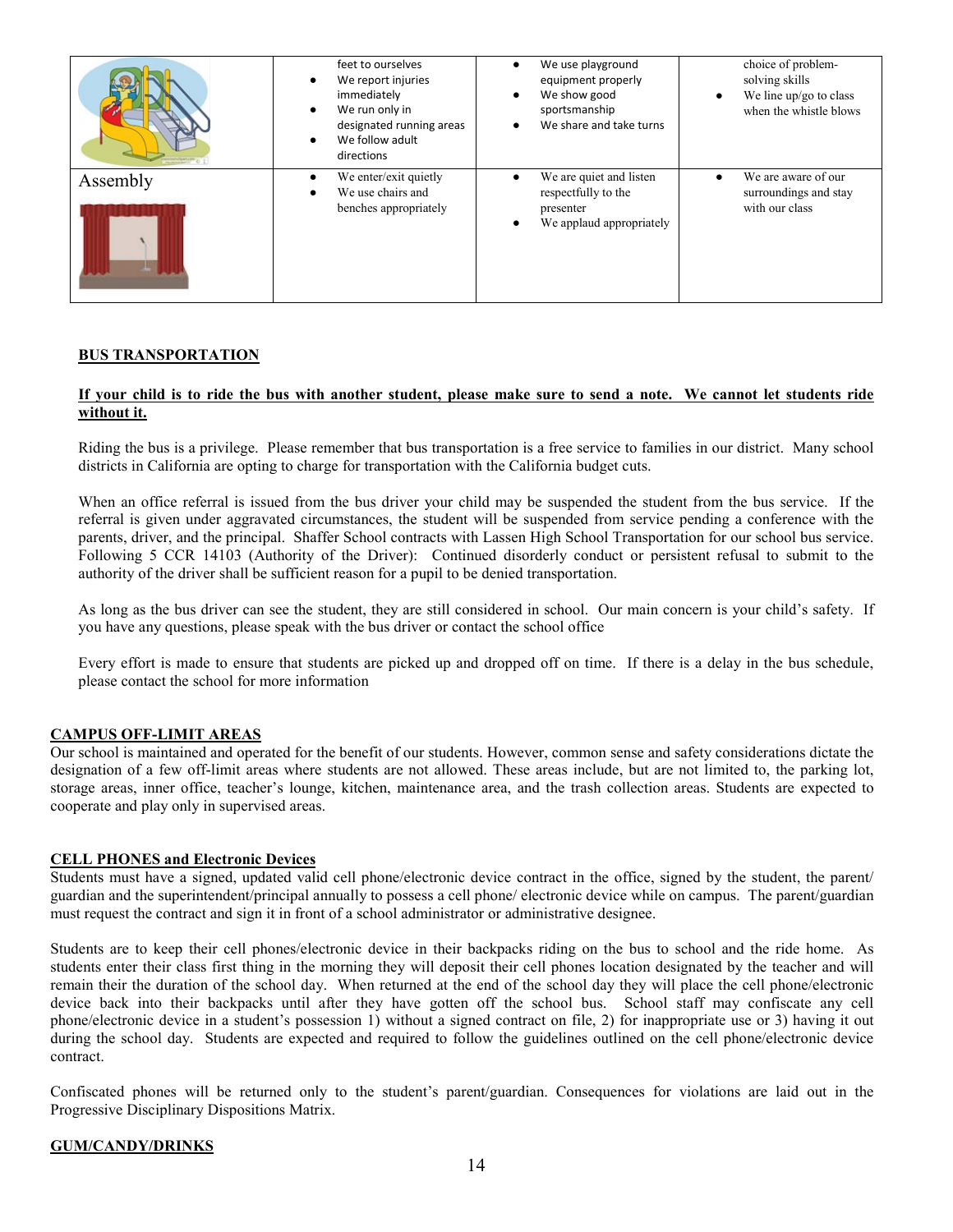Candy is only allowed to be eaten in the cafeteria during lunch or in the classrooms with teacher's permission. Candy is not to be brought to school unless it is a special event. Gum is not allowed on campus. Students are expected to comply with this policy and will lose privileges if this rule is violated repeatedly. Sodas (soft drinks) and Energy drinks are also prohibited on school campus. If students have these drinks they will be confiscated and only returned to parents if unopened. Students are expected to comply with this policy and may be suspended or lose privileges if this rule is violated repeatedly.

#### **SELLING/TRADING:**

Students are not allowed to sell or trade candy, gum or other items other than for a school sponsored project.

#### **CAMPUS BEAUTIFICATION**

Our school campus is one of the most attractive in our area. Let's work together to keep it clean! Please, put litter in its place.

#### **LOITERING**

Students should leave school and school grounds promptly after classes or activities are dismissed. Unnecessary hanging around before school, between classes, or after school is forbidden. Non-students are not permitted on campus at any time unless they have been approved and registered as official guests in the main office.

#### **LEAVING CAMPUS**

Students are not allowed to leave the school campus during school hours or during before/after school club for any reason without the knowledge and consent of the Superintendent/Principal.

#### **CHEATING**

Cheating is a serious compromise of a student's integrity and will not be tolerated. Consequences for cheating are at the discretion of staff and administration will result in a failing mark.

#### **BULLYING**:

Bullying can take many forms, either physical or verbal. Students should be free from continuous unwanted remarks/comments to or about themselves or their family. They should be free from physical attacks, continuous requests for favors or personal items, etc. Bullying should be reported to the superintendent or his designee.

#### **ALCOHOL, DRUGS and/or TOBACCO**

The possession, sale, or use of alcohol, drugs, and/or tobacco on the school campus or buses, is strictly forbidden. This is in compliance with the state law and Shaffer School District policy.

#### **DRESS CODE EXPECTIONS**

Dress Code guidelines are designed to promote a standard of appearance that complements the learning environment and prepares pupils for the workplace. Extreme or ostentatious apparel that disrupts the school setting and/or creates a health or safety problem is not acceptable in school. If there is doubt about a particular item of apparel, the student should contact a school administrator for a decision prior to wearing the clothing to school.

Prohibited dress or appearance includes, but is not limited to:

- Items directly or indirectly depicting or referring to drugs, alcohol, tobacco, violence, death, profanity, nudity, vulgarity, obscenity, or other socially inappropriate messages demeaning to any race, religion, sex, or ethnic group or which advocates the violation of the law.
- Revealing, provocative or inappropriate clothing such as tops that expose bare midriff, cleavage and/or undergarments or pajama-style clothing.
- Tank tops with straps less than two adult fingers wide, tops which have spaghetti straps or are backless. Under garments should not be visible.
- Pants that fall below the hip bone, pants that won't stay up without being held up or pants that are excessively baggy. Underwear should not be visible.
- Shorts/skirts with high slits or that expose more than half the thigh. Shorts/skirts are to be no higher than mid-thigh with the measuring point being the highest open point of the skirt hem.
- Excessive metal accessories: any chains (including chains on wallets), handcuff-type accessories, spikes, sharp protruding objects, safety pins as clothing, or other potentially dangerous items.
- No gang-related symbols, or paraphernalia, which may include, but is not limited to, long belts, hair nets, skull caps, bandannas, etc.
- No pants with holes exposing underwear will be allowed.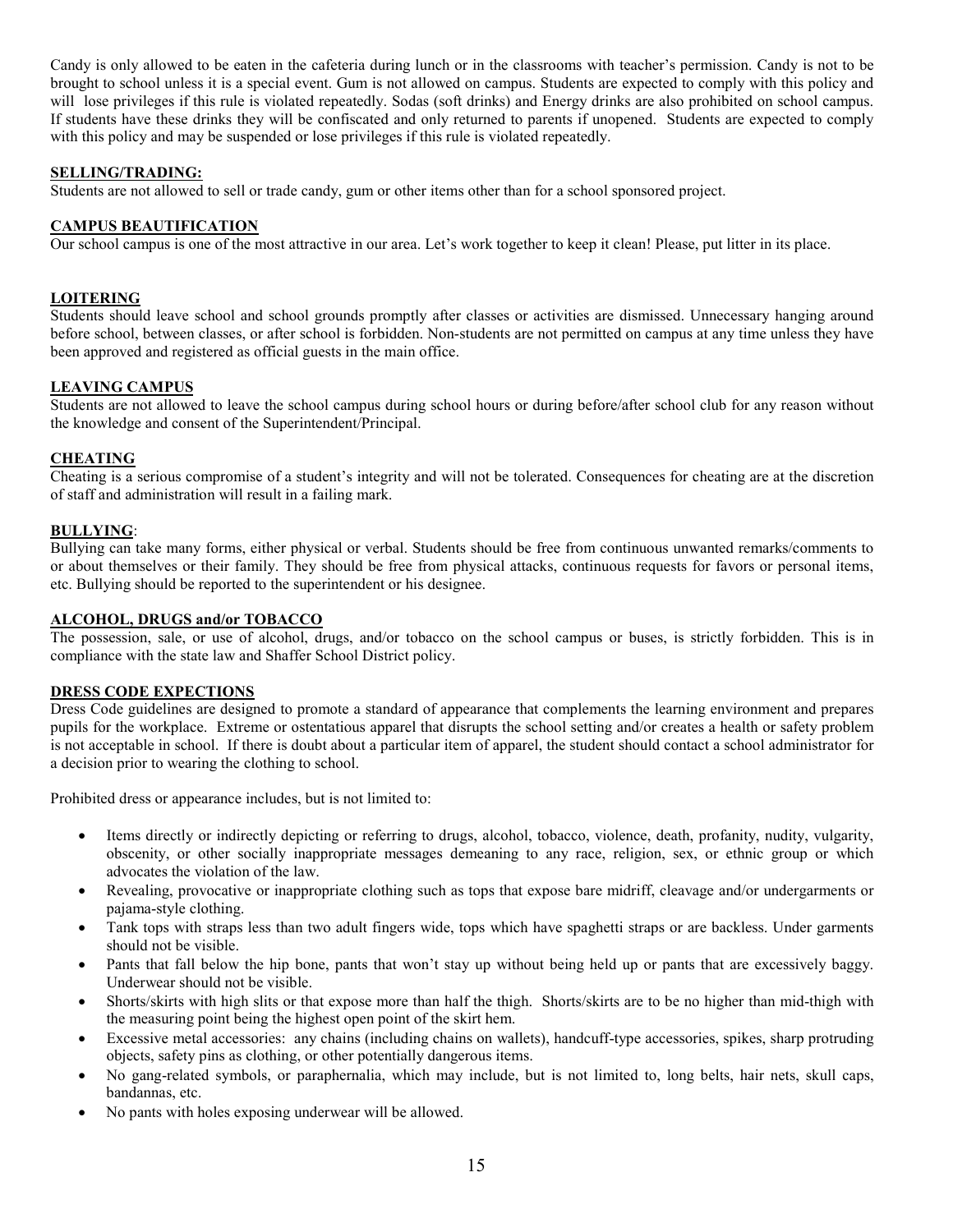- Headgear or any type of hat or visor worn indoors or backwards. Headgear must be removed by both boys and girls inside buildings.
- Common courtesy dictates that sunglasses be removed indoors unless there is a written medical excuse.
- Unsafe footwear, including flip-flops, open toed shoes, shoes with wheels, shower shoes, bedroom slippers, clown or oversized shoes. Shoes must be worn at all times and must be appropriate for the specific activities, in which students are engaged, i.e., athletic shoes must be worn during physical activities.

Consequences for dress code violations may include, but are not limited to:

- Being asked to change inappropriate item(s).
- Being given an alternative item to wear such as a large T-shirt.
- Parent notification, for repeated offense refer to the Progressive Discipline Disposition Matrix

### STUDENT SERVICES

#### English Language Instruction and English Learners (EL):

Shaffer School provides an EL program for those students who qualify. EL students receive instruction in the general education setting. Qualification for ELL designation is based on specialized testing and language test scores, as well as parent and teacher input. EL students also participate in daily ELD (English Language Development) classes.

#### Special Education:

Special Education is provided for those students whose needs cannot be met by the regular education program and who have been found eligible for such services through the evaluation process. Shaffer School has a Resource Specialist Program (RSP) in which students are taught in a prescriptive manner addressing their particular areas of disability for up to forty-nine percent (the maximum allowed by law) of the school day. Shaffer School also provides Special Day Classes (SDC) for students who need a more intensive program.

#### Speech and Language:

A speech therapist visits the school weekly. Students may be referred for evaluation by their teachers. Those who meet eligibility requirements work with the therapist on a regular basis. If any parent feels their child may need help in the area of speech development, they should contact their child's teacher to see about obtaining an evaluation from the therapist.

#### Student Study Team (SST):

The SST provides an intervention process in which parents are invited to attend a meeting which may include the principal, psychologist, hearing, speech and language specialist, resource specialist, regular education teacher and others involved with the student, to discuss how to better address the individual needs of a particular student. Problem-solving can include issues on academic, medical, emotional or social areas. Teachers and/or parents may call such a meeting.

#### 504 Plan

A student may need accommodations or modifications to his general education program. Students can qualify for 504 plans if they have physical or mental impairments that affect or limit any of their abilities to: walk, breathe, eat, or sleep, communicate, see, hear, or speak, read, concentrate, think, or learn, stand, bend, lift, or work.

#### **CONFERENCES**

Parent-teacher conferences occur in the middle of trimester one and trimester two. Student Study Team meetings may be held at any time based upon a child's behavior or academic concerns. Please notify the office or your child's teacher if you would like to schedule a meeting with your concerns.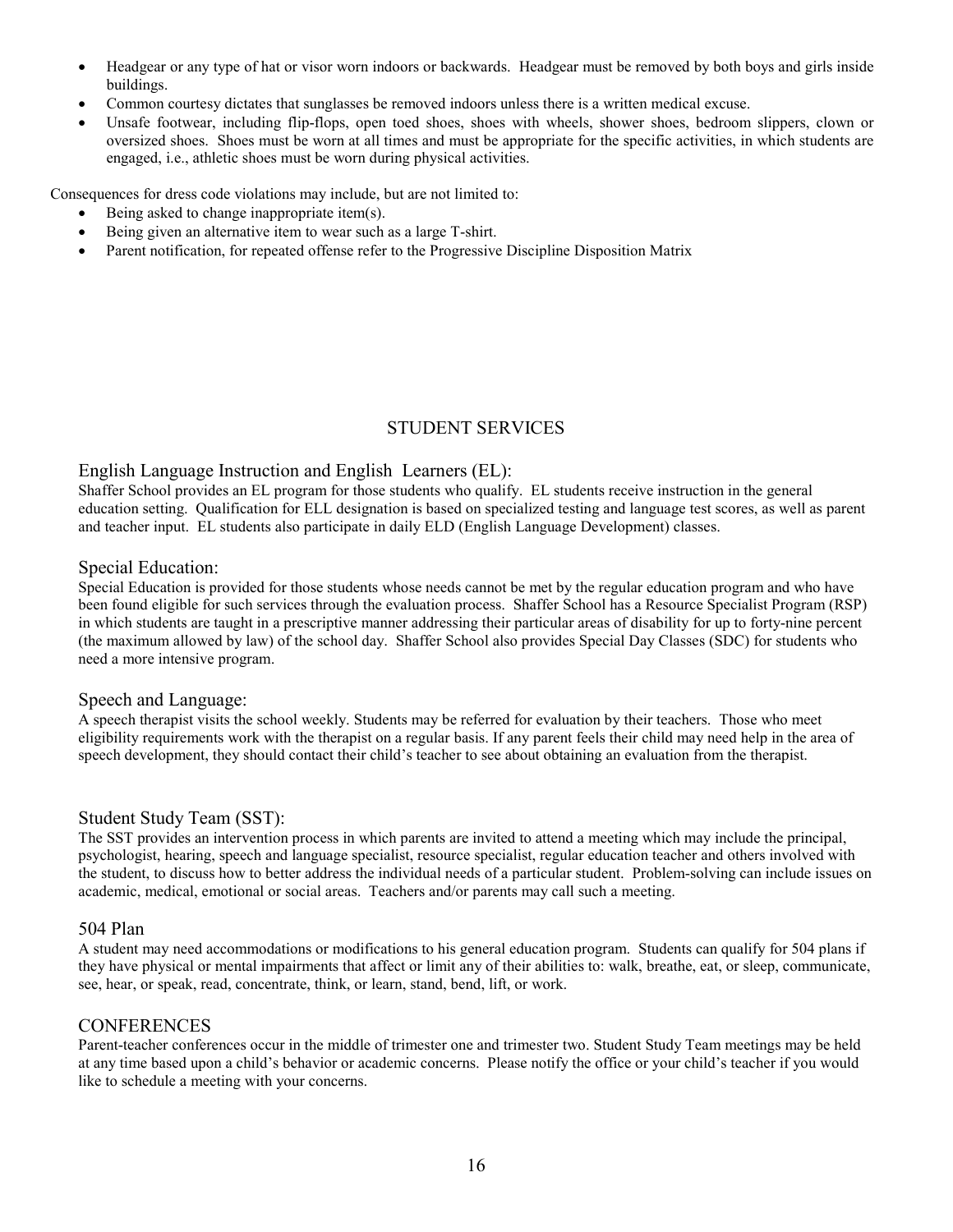Parent conferences are encouraged and can be arranged at any time during the school year. A teacher will sometimes find it necessary to request a special conference with a parent. Please make every effort to meet with a teacher if you receive such a request.

### Homework Support

Homework is important. It is an extension of the learning that takes place in school. Homework can provide practice and drill that reinforces classroom learning and can provide opportunities for independent study, research, and creative thinking. Parents can help their children by arranging a quiet, comfortable place for the students to work and by seeing that assignments are completed. Additional support can be given before school, during lunch, and afterschool.

Any offense not specific below will be handled according to California State Education Code, SUSD School Board policy and California State law. The following consequences are a guide for most situations. The administration may use professional discretion except in cases that call for mandatory expulsion. Students may be suspended on the first offence of any violation of Ed Code 48900, A-R. Any student who is suspended may not participate in ANY school activities until they return to school from their suspension.

| <b>Offense</b>                                                                                                       | <b>First Step</b>                                                                                                         | <b>Second Step</b>                                               | <b>Third Step</b>                                                                             |
|----------------------------------------------------------------------------------------------------------------------|---------------------------------------------------------------------------------------------------------------------------|------------------------------------------------------------------|-----------------------------------------------------------------------------------------------|
| Tobacco/Nicotine Use/Possession<br>48900(h)                                                                          | School clean up or 1<br>day suspension.                                                                                   | 1-3 day suspension.                                              | 5 day suspension.                                                                             |
| Swearing/Obscenity/verbal abuse.<br>Including racial, ethnic, sexual<br>epithets. 48900(i)                           | After school service,<br>parent notification,<br>apology to those<br>affected, and training<br>on harassment/<br>bullying | 1 day suspension.                                                | 2-4 day suspension.                                                                           |
| Swearing/Obscenity/verbal abuse.<br>Including racial, ethnic, sexual<br>epithets. DIRECTED towards staff<br>48900(i) | 1-2 Day school service                                                                                                    | 1-3 Day suspension                                               | 3-5 day suspension                                                                            |
| Viewing/sharing obscene pictures or<br>videos via an electronic act.<br>48900(i)                                     | 1-3 day school service<br>Possible contact of law<br>enforcement.                                                         | 1-3 day suspension<br>Contact of law<br>enforcement              | 5-day suspension, contact<br>law enforcement and<br>possible recommendation<br>for expulsion. |
| Defiance, Disrespect, Disruptive<br>behavior or Uncontrolled behavior.<br>48900(k)                                   | After School/lunch<br>service                                                                                             | 1-3 Day after<br>school/lunch service.<br>Meeting with guardian. | 3-5 Day after<br>school/lunch service.<br>Meeting with guardian.                              |

### **PROGRESSIVE DISCIPLINE**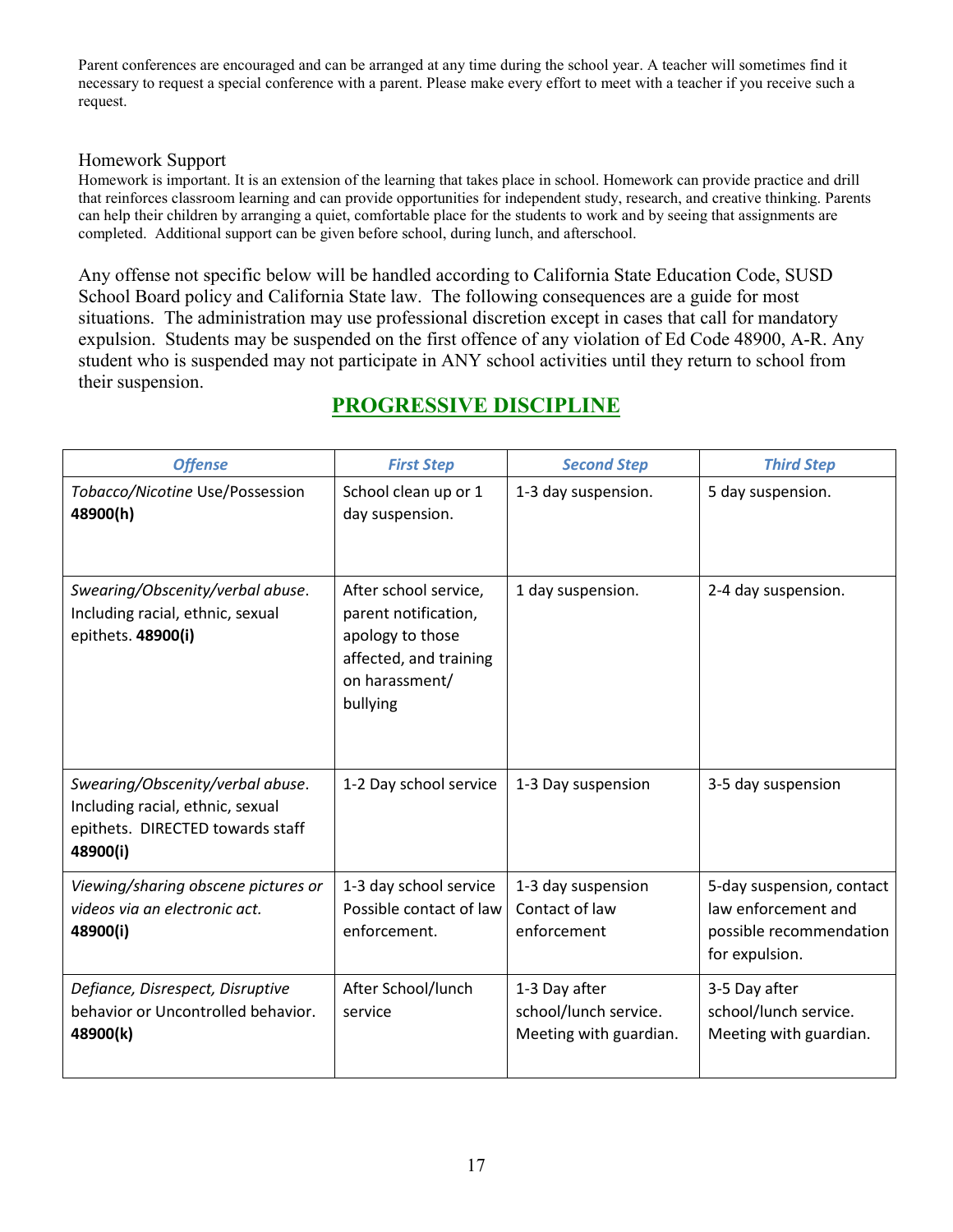| Cell Phone in Classroom<br>4800(k)                                           | Confiscated for the<br>remainder of the day<br>and guardian pickup<br>after school. After<br><b>School Detention</b> | Confiscated for the<br>remainder of the day and<br>guardian pickup after<br>school. 2 Days of after<br>school service and no<br>phone allowed on<br>campus for 5 school days | Confiscated for the<br>remainder of the day and<br>guardian pickup after<br>school. 3 Days in after<br>school service and no<br>phone allowed on<br>campus for 10 school<br>days |
|------------------------------------------------------------------------------|----------------------------------------------------------------------------------------------------------------------|------------------------------------------------------------------------------------------------------------------------------------------------------------------------------|----------------------------------------------------------------------------------------------------------------------------------------------------------------------------------|
| Cheating, dishonesty, forgery and<br>lying to staff (Classroom)<br>48900 (k) | Parent conference, no<br>credit for assignment,<br>teacher<br>generated<br>solution.                                 | $2$ -day<br>school<br>service,<br>parent conference, no<br>credit for<br>assignment,<br>teacher<br>generated<br>solution.                                                    | 2-5 day school service,<br>parent conference, no<br>credit for assignment,<br>teacher generated<br>solution.                                                                     |
| Dress code violation 48900(k)                                                | Modify offending<br>clothing and parent<br>must pick up.                                                             | Modify offending<br>clothing and parent<br>must pick up. 2 days<br>school service                                                                                            | 1-3 day school service<br>Modify offending clothing<br>and parent must pick up.                                                                                                  |
| Bullying/cyber bullying 48900(r)                                             | 1-2 day school service                                                                                               | 1-3- day Suspension                                                                                                                                                          | 3-5 day suspension,<br>parent conference and<br>attempted resolution.<br>Possible recommendation<br>for expulsion                                                                |
| Missed School Service 48900(K)                                               | 1 <sup>st</sup> missed: Service<br>doubled.                                                                          | 2 <sup>nd</sup> missed: Detention<br>rescheduled and 1 day<br>suspension.                                                                                                    | 1-day suspension or and<br>reschedule detentions.                                                                                                                                |

## **IMMEDIATE SUSPENSION AND MULTIPLE OFFENSE EXPULSION**

| <b>Offense</b>                                                                                                                                                                                                                           | <b>First Step</b>                                                                           | <b>Second Step</b>                                                                       | <b>Third Step</b>                                                            |
|------------------------------------------------------------------------------------------------------------------------------------------------------------------------------------------------------------------------------------------|---------------------------------------------------------------------------------------------|------------------------------------------------------------------------------------------|------------------------------------------------------------------------------|
| Fighting 48900 (a) (1) Caused,<br>attempted to cause, or<br>threatened to cause physical<br>injury to another person.<br>Assault 48900 (a) (2) Willfully used<br>force or violence upon the person<br>of another, except in self-defense | 1-5 day Suspension.<br>Possible law<br>enforcement<br>notification.                         | 5-day Suspension,<br>possible law<br>enforcement notification<br>and possible expulsion. | 5-day suspension, Contact<br>law enforcement and<br>recommend for expulsion. |
| Harass/Threaten a Witness 48900<br>(o)                                                                                                                                                                                                   | 5-day suspension,<br>possible law<br>enforcement<br>notification and<br>possible expulsion. | 5-day suspension,<br>Contact law<br>enforcement and<br>recommend for<br>expulsion.       |                                                                              |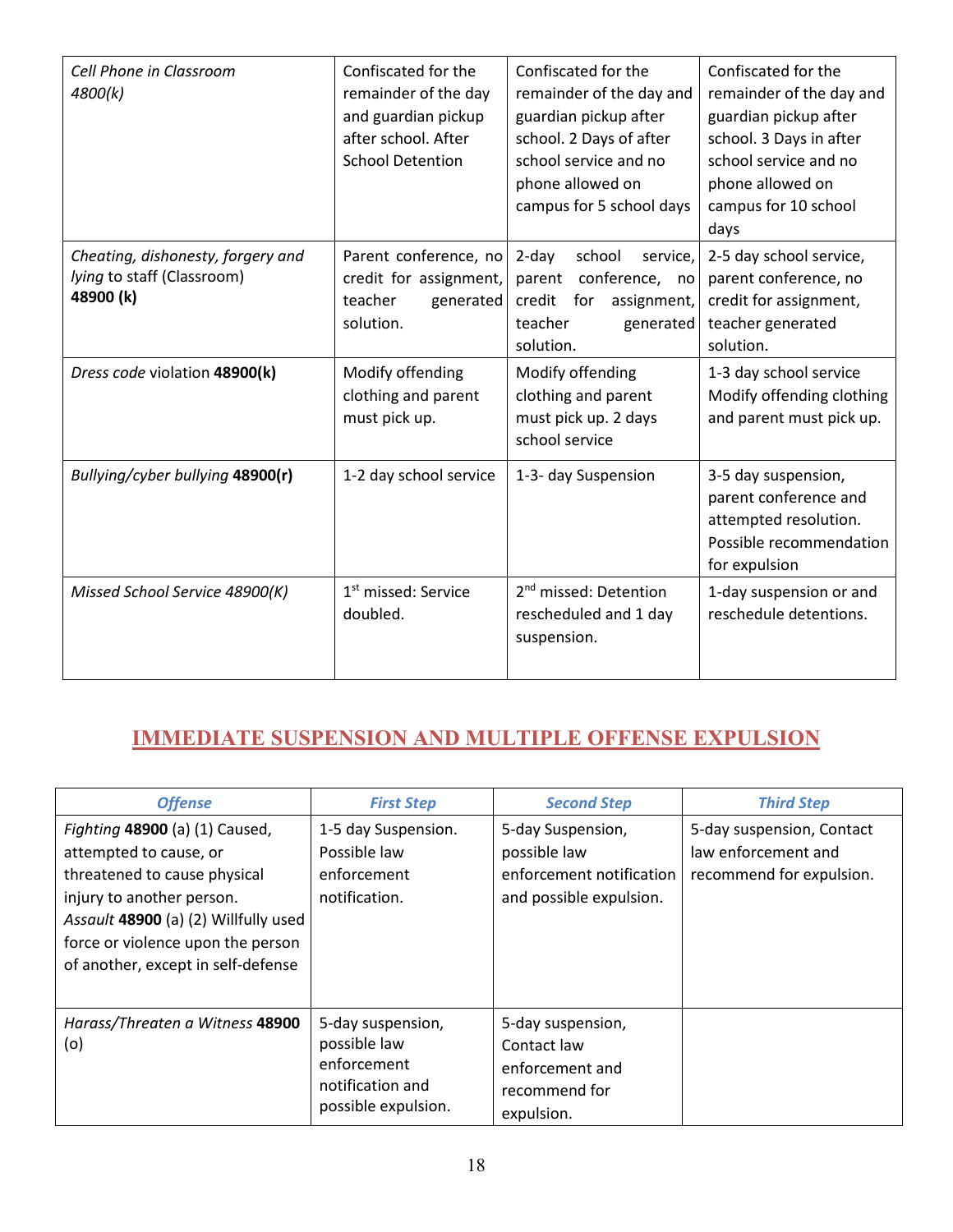| Alcohol: possession, consumption,<br>contributing, under the influence<br>48900(c), 48902(a),                      | Student is sent home<br>for the remainder of<br>the day and receives a<br>3-5 day suspension and<br>contact law<br>Enforcement.                       | 5-day suspension,<br>recommendation for<br>expulsion and contact<br>law enforcement.                     |                                                                              |
|--------------------------------------------------------------------------------------------------------------------|-------------------------------------------------------------------------------------------------------------------------------------------------------|----------------------------------------------------------------------------------------------------------|------------------------------------------------------------------------------|
| Alcohol: sale 48900(c), 48902(a),<br>48915(a)(3)                                                                   | Student is sent home<br>for the remainder of<br>the day and receives a<br>5-day Suspension,<br>possible expulsion, and<br>contact law<br>enforcement. | 5-day suspension,<br>recommendation for<br>expulsion and contact<br>law enforcement.                     |                                                                              |
| Drugs: possession of or furnishing<br>a controlled substance 48900(c)<br>Under the influence<br>48915(a)(3), 48902 | Student is sent home<br>for the remainder of<br>that day and receives a<br>3-5 day suspension, and<br>contact law<br>enforcement.                     | 5-day suspension,<br>recommendation for<br>expulsion and contact<br>law enforcement.                     |                                                                              |
| Unlawful drug paraphernalia<br>48900(j)                                                                            | 1-5 day suspension and<br>possible law<br>enforcement<br>notification.                                                                                | 5 day Suspension and<br>recommendation for<br>expulsion and possible<br>law enforcement<br>notification. |                                                                              |
| Vandalism / damaged<br>school/private property<br>48900(f)                                                         | 1-5 day suspension,<br>contact law<br>enforcement,<br>reimbursement, repair<br>or replacement of<br>property and parent<br>notification.              | 5-day suspension,<br>contact law enforcement<br>and recommendation for<br>expulsion.                     |                                                                              |
| Theft or attempting to steal 48900<br>(g) or knowingly received stolen<br>property 48900 (I)                       | 1-5 day suspension,<br>return or<br>reimbursement of<br>stolen property,<br>contact law<br>enforcement and<br>parent conference.                      | 5-day suspension,<br>contact law enforcement<br>and recommendation for<br>expulsion.                     |                                                                              |
| Sexual harassment 48900.2                                                                                          | 3-5 day suspension<br>parent conference, and<br>training on harassment<br>policies by guidance<br>counselor, if needed.                               | 3-5 day suspension and<br>possible. Possible<br>expulsion.                                               | 5-day suspension, contact<br>law enforcement and<br>recommend for expulsion. |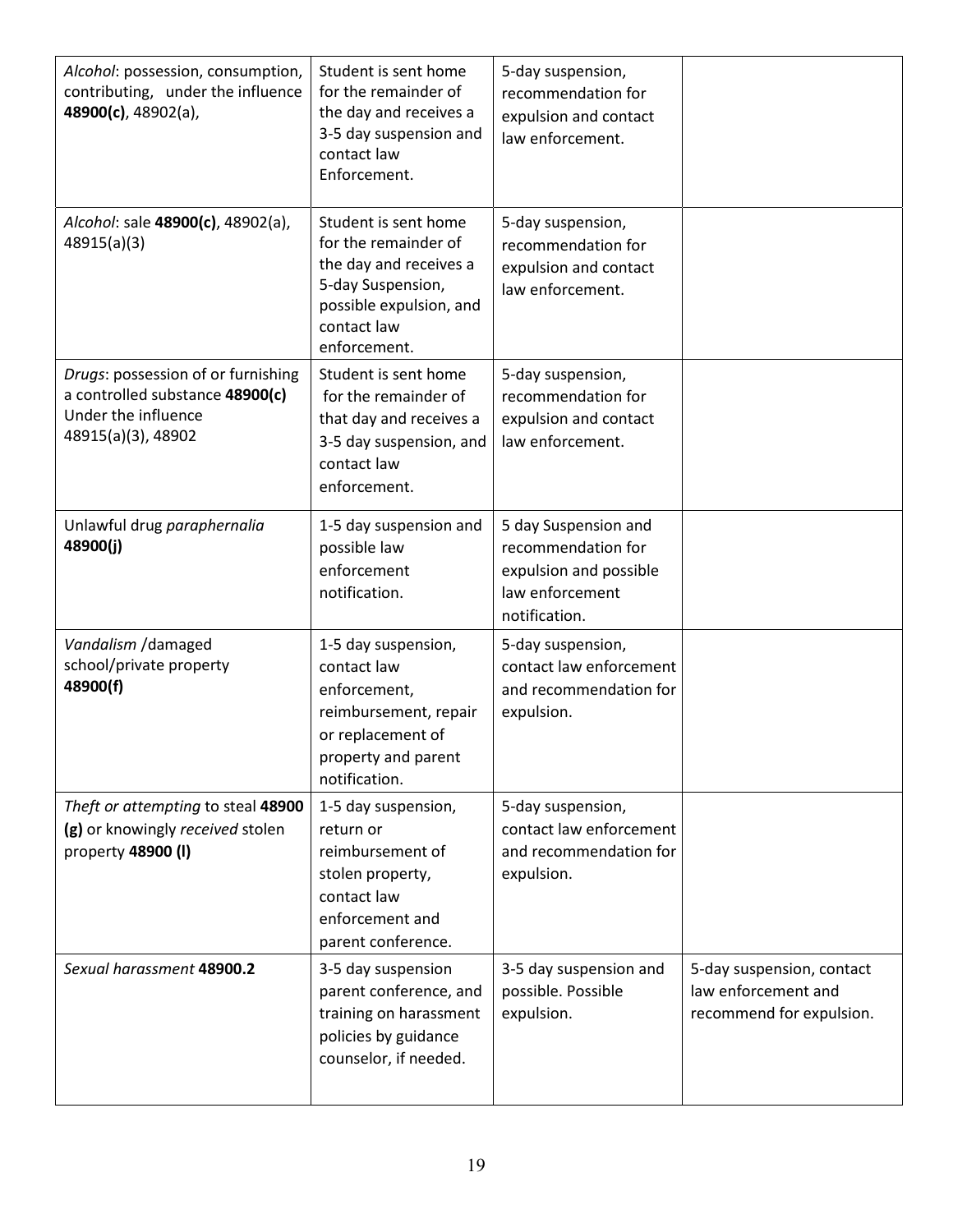| Hate violence 48900.3                         | 3-5 day Suspension,<br>possible law<br>Enforcement<br>notification.                                            | 3-5 day suspension,<br>possible law<br>enforcement notification<br>and possible expulsion. | 5-day suspension, contact<br>law enforcement and<br>recommend for expulsion. |
|-----------------------------------------------|----------------------------------------------------------------------------------------------------------------|--------------------------------------------------------------------------------------------|------------------------------------------------------------------------------|
| Arson 48900 (b) Dangerous<br>object/explosive | $3-5$ day<br>suspension, law<br>enforcement<br>notification, and<br>possible change of<br>placement/expulsion. | 5-day suspension,<br>Contact law<br>enforcement and<br>recommend for<br>expulsion.         |                                                                              |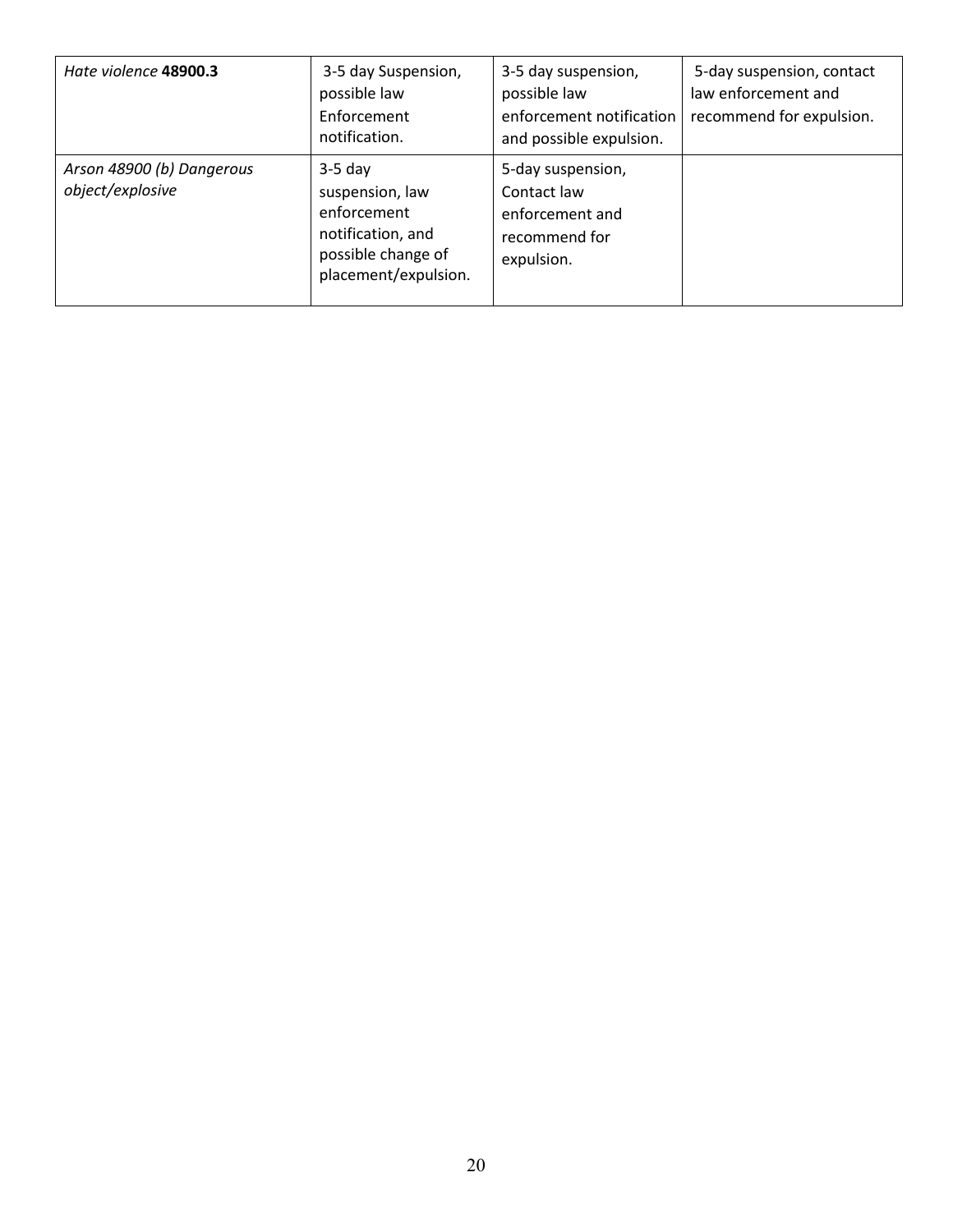## **Mandatory Expulsion**

| <b>Offense</b>                                                                                                                                                            | <b>First Step</b>                                                                           | <b>Second Step</b>                                                         |
|---------------------------------------------------------------------------------------------------------------------------------------------------------------------------|---------------------------------------------------------------------------------------------|----------------------------------------------------------------------------|
| Possession/furnishing/sale of<br>dangerous object or any kind of<br>weapon. 48900 (b) and 48915(c)                                                                        | 5-day suspension, contact law<br>enforcement and mandatory<br>recommendation for expulsion. | Meeting with superintendent, extend<br>suspension until expulsion hearing. |
| Brandishing a knife.<br>48900 (b), 48915(c)(2)                                                                                                                            | 5-day suspension, contact law<br>enforcement and mandatory<br>recommendation for expulsion. | Meeting with superintendent, extend<br>suspension until expulsion hearing. |
| Drugs: sale of controlled substance.<br>48900(c), 48915(c)(3)                                                                                                             | 5-day suspension, contact law<br>enforcement and mandatory<br>recommendation for expulsion. | Meeting with superintendent, extend<br>suspension until expulsion hearing. |
| Committing or attempting to commit<br>sexual assault. 48900(n), 48915(c)(4)                                                                                               | 5-day suspension, contact law<br>enforcement and mandatory<br>recommendation for expulsion. | Meeting with superintendent, extend<br>suspension until expulsion hearing. |
| Possession of an explosive. 48900(b),<br>48915(c)(5)                                                                                                                      | 5-day suspension, contact law<br>enforcement and mandatory<br>recommendation for expulsion. | Meeting with superintendent, extend<br>suspension until expulsion hearing. |
| Attack, assault, or menacing of any<br>school employee. 44014                                                                                                             | 5-day suspension, contact law<br>enforcement and mandatory<br>recommendation for expulsion. | Meeting with superintendent, extend<br>suspension until expulsion hearing. |
| Directly communicated threat to<br>inflict unlawful injury upon person or<br>property of a school employee.<br>44014, PC 71                                               | 5-day suspension, contact law<br>enforcement and mandatory<br>recommendation for expulsion. | Meeting with superintendent, extend<br>suspension until expulsion hearing. |
| Non-accidentally inflicted physical<br>injury upon another student 48915 (a)<br>(1) (A) Causing serious physical injury<br>to another person, except in self-<br>defense. | 5-day suspension, contact law<br>enforcement and mandatory<br>recommendation for expulsion. | Meeting with superintendent, extend<br>suspension until expulsion hearing. |

The gradual disciplinary dispositions will only take place after the teacher has given in class discipline or the student has had a major infraction. The offense may be the same or an accumulation of different offenses.

Parents may request to view their child's discipline information.

Any violation that is severe in nature can be classified at a higher level than originally stated.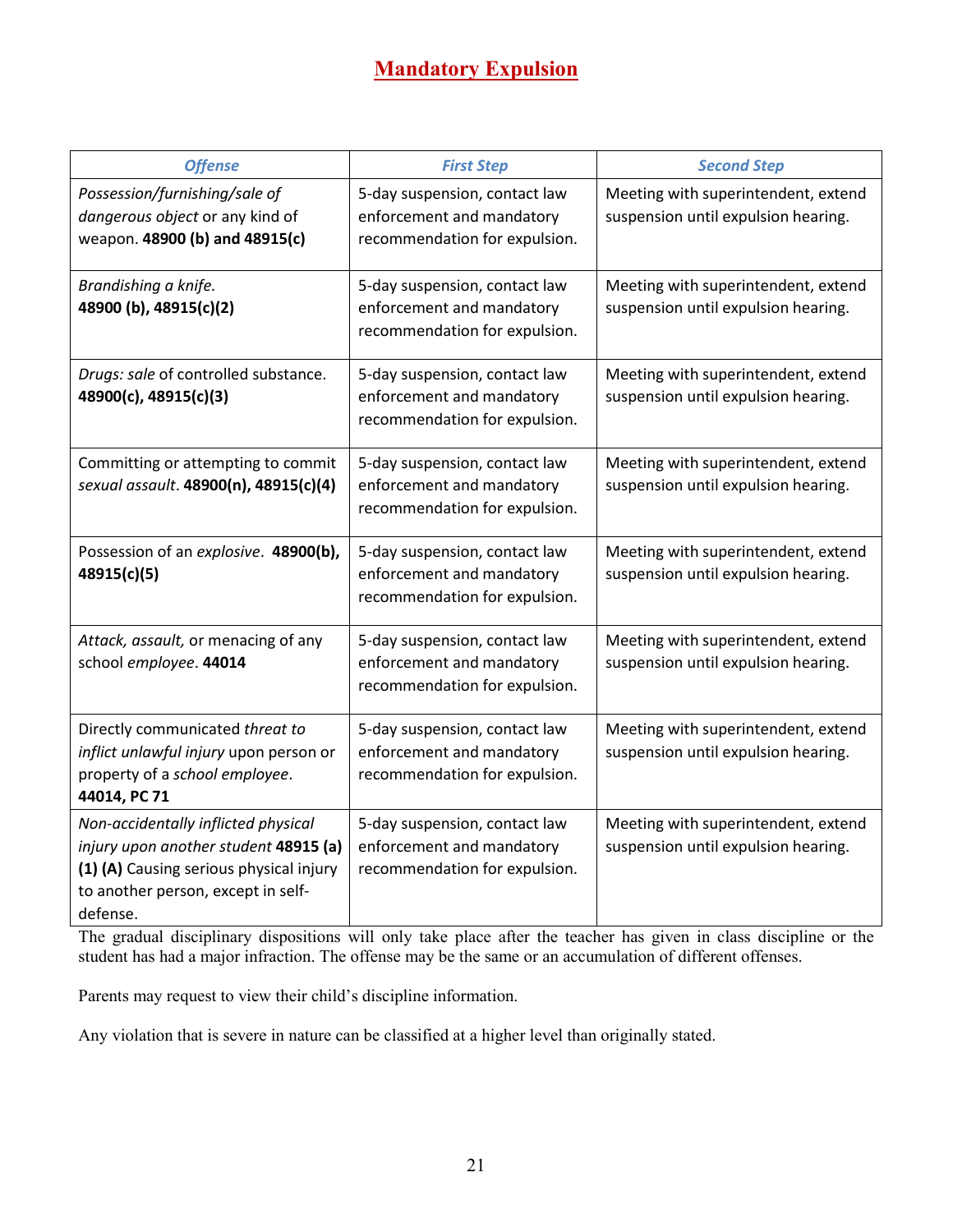#### **SUSPENSIONS**

The principal may suspend pupils from the school for good cause subject to section 48900 of 48900.5 of the Educational Code. The principal shall report all suspensions to the school board of trustees. Any suspension pursuant to this section shall not exceed five (5) school days.

Teachers may remove for good cause any pupil from his or her classroom for the day of and one day following. The teacher will contact the student's parent or guardian regarding the removal. A school administrator may attend if a conference is requested.

The school administrator may require parent attendance at a conference regarding the student's behavior before the student returns to class.

Procedures for Disciplinary Action:

- 1. An informal conference will be held with the student. The student will be allowed the opportunity to present his or her version and evidence in his or her defense. The student will be advised of the reason for the disciplinary action.
- 2. An attempt will be made to make phone contact with the parent/guardian regarding disciplinary action.
- 3. A parent/guardian will be mailed or given a written notice of suspension within twenty-four (24) hours.
- 4. A parent/guardian shall respond to the school's request for a conference, without delay, according to the law.
- 5. A student may be suspended up to five (5) consecutive days.
- 6. A suspended student may be required to complete and receive credit for assignments and test(s) missed during the suspension, as provided by the teacher.
- 7. A suspended student must remain under parent supervision and is not to be on any school campus or attend any school activity for the duration of the suspension.

#### **Expulsions:**

The Education Code states that every child shall attend school, but this privilege is dependent on the continued attendance and compliance with all state and school district rules and regulations regarding student behavior. Expulsion is the most serious penalty a school can impose and one that can have long-range negative consequences for a student. An expulsion usually lasts a year and prohibits the student from attending Shaffer School or any of its activities.

#### **DISCIPLINARY ACTIONS**

**Informal Talk/Verbal Warning**: A school official (Staff. Teacher, Administrator or Counselor) talks to the student and tries to reach an understanding on how the student should behave.

**Conference**: A formal conference is conducted with the student and one or more school officials.

Parent Involvement: The parent is notified by telephone, personal contact, letter or certified letter. A conference will be conducted with the student, parent, appropriate school officials and any other individuals concerned.

**In-School Discipline**: The student is subject to consequences that do not require suspension from school, such as loss of privileges, lunch detention, after school detention, campus beautification, temporary removal from class, and assignment to an alternative learning classroom.

**In-school Suspension**: An alternative to off-campus suspension. In-School Suspension may be imposed for part of a day or for one or more days. The student is removed from the regular classroom setting and is assigned to a location isolated from classmates. Class assignments will be given to a student placed during in-school suspension. All campus and activity privileges are revoked.

**Administrative Behavior Contract**: Assigned by the administrator, detailed consequences to address indicated behaviors.

**Restitution**: The student reimburses the cost to the district of restoring/replacing items damaged or destroyed.

**School Board Behavior Contract**: Assigned by Governing Board. Failure to abide by contract will result in immediate administration of consequences heretofore held in abeyance.

**Suspension from Transportation**: Removal from school transportation for a set period of time. Parents/students are responsible for making alternate arrangements.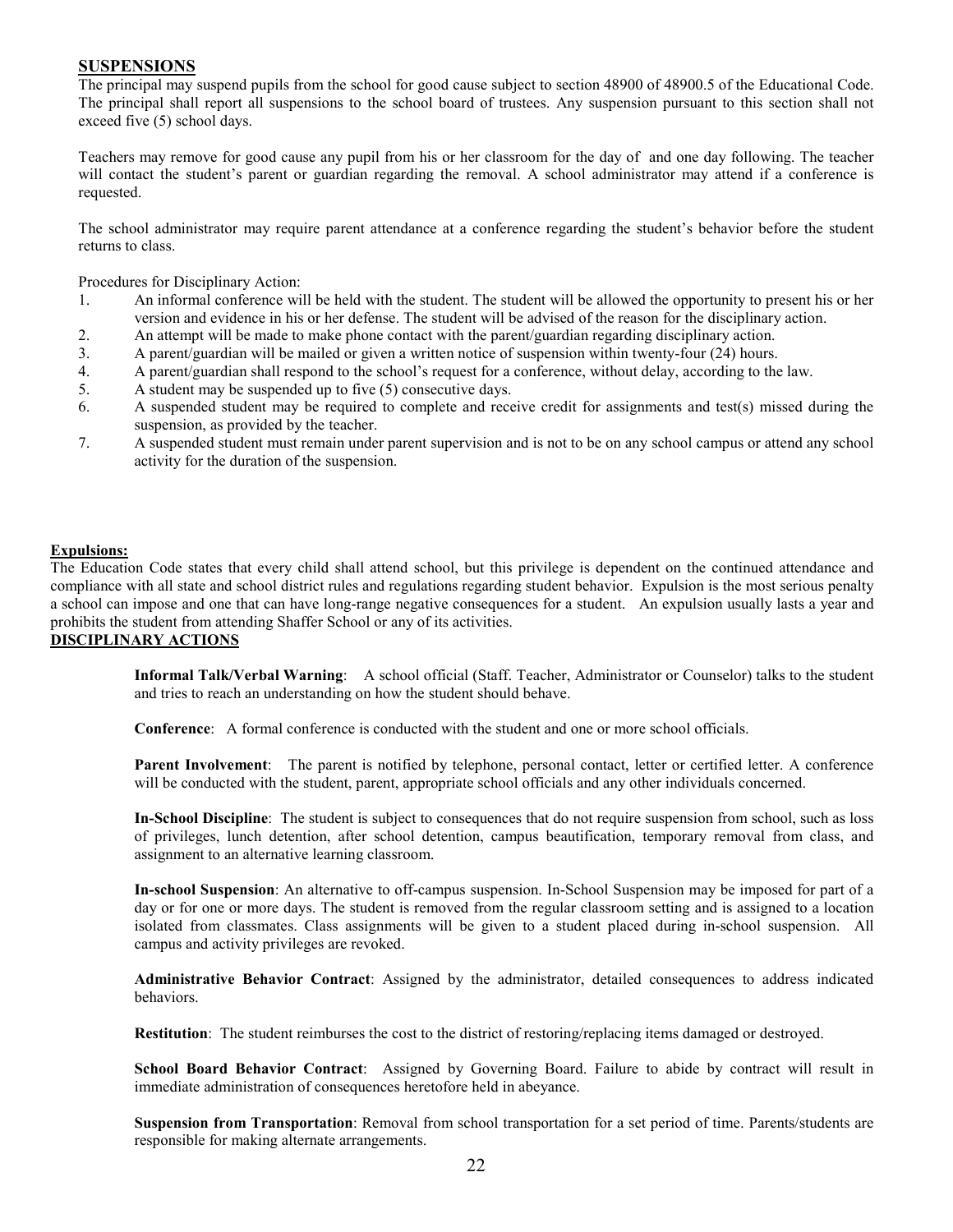**Suspension from Athletic Participation**: The privilege to participate in athletic programs, including practice, games, or the team is removed.

**Suspension from Social or Extracurricular activities**: The privilege to participate in social or extracurricular activities, including but not limited to school assemblies, field trips, and other events is removed.

**Community Service**: Sometimes in lieu of detention, or to work off a fine, students may be assigned to work with custodial or maintenance crews for a certain number of hours.

**Suspension**: The student is subject to a suspension of 5 school days or less. School administrators may impose suspension. During that suspension, the student is not permitted on district property or at district functions.

**Expulsion**: The student is permanently denied the right to attend Shaffer Union Elementary School. Expulsion is recommended by the school administrator and imposed by the Governing Board following a hearing before the board. Only the Governing Board can expel a student. Upon expulsion, a student is not permitted on district property or at district functions unless the Governing Board has readmitted the student to school or granted special permission.

#### **Emergency Plan**

Fire drills are conducted once each month. Detailed escape plans are posted inside the door of each classroom. Intruder on campus drills, as well as other emergency drills such as earthquake drills are conducted throughout the school year.

A detailed Emergency Preparedness Plan and Emergency Action Guide is available in the school office, posted in every classroom and is updated annually. Shaffer School is committed to the safety of all students and staff. The school is prepared for a variety of emergency situations.

#### **ILLNESS OR INJURY**

In case of illness or injury, a student will be cared for temporarily by the school health aide or a member of the school staff. School personnel will render first aid treatment only. If emergency medical treatment is necessary, the parents will be contacted. If parents are not available, the student will be taken to the emergency room at the hospital. Remember, an emergency telephone number where parents can be reached and the name and telephone number of the student's family doctor must be on file at the school.

#### **INSURANCE**

Shaffer Elementary School carries accident insurance for each student, however, it should be noted that the school insurance is secondary if the family has insurance.

#### **FIELD TRIPS**

Field trips within our community and to nearby points of interest are scheduled by classroom teachers throughout the school year. These trips are designed to supplement different aspects of the classroom curriculum and to introduce students to the resources of the community. Parents will receive notices of field trips well in advance of the scheduled trip date and be asked to sign field trip permission forms and fill out important paperwork.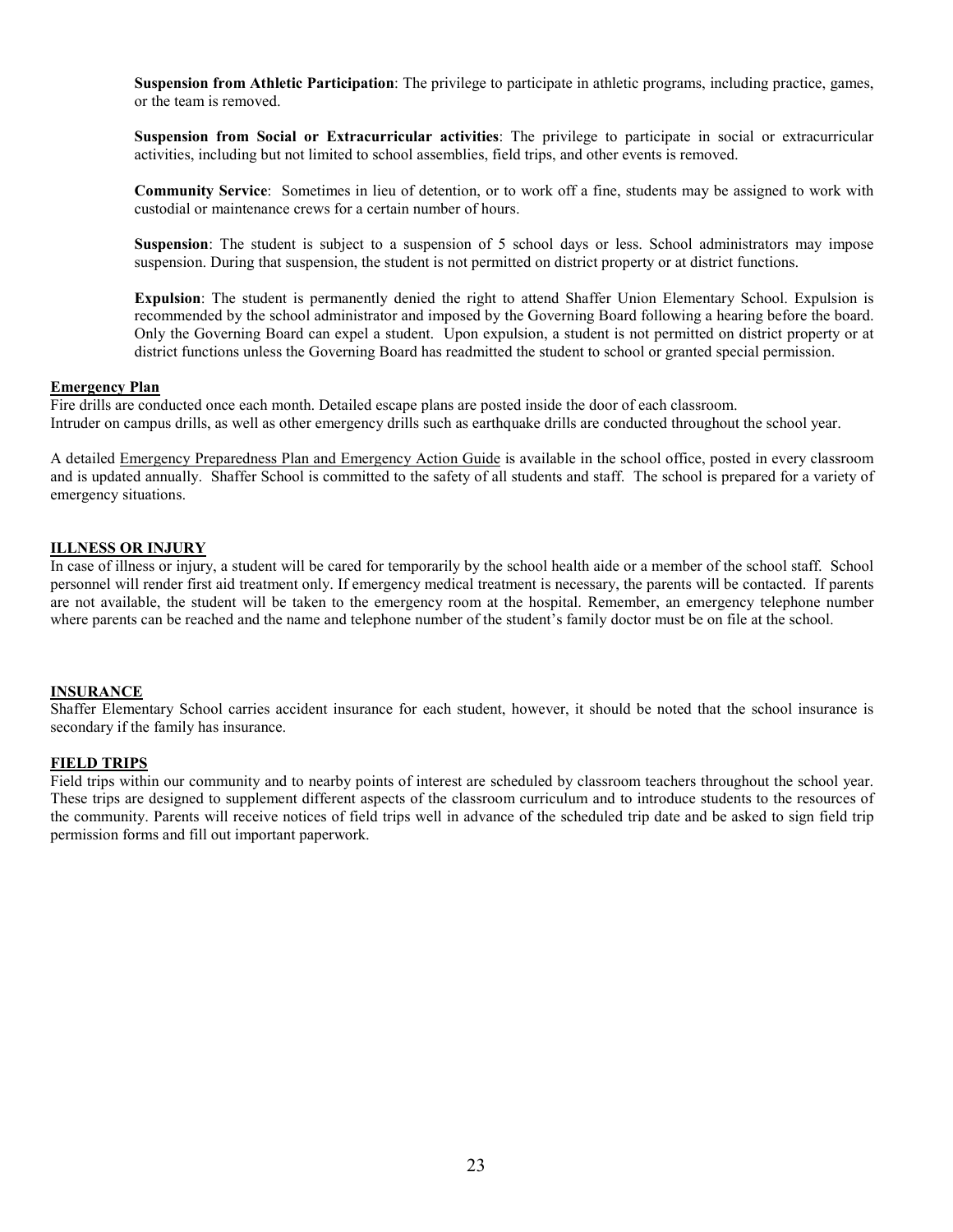#### **FOOD SERVICES**

Free and Reduced Breakfast/Lunch Applications are distributed at the beginning of the school year. We ask that everyone take the time to fill the form out, even if you do not believe your child will qualify or might not be eating school breakfasts or lunches. Our funding from the government is based on this information.

Breakfast will be served for students beginning at 7:30 a.m. through the start of school. Lunches are served in two sessions: Tk– 5th Grade 11:30-12:00 and Middle School 12:00-12:30. School breakfasts and lunches are prepared in accordance with Federal and State nutrition guidelines. Students are encouraged to take advantage of this service. Prices for the meals are as follows:

ALL Students receive free breakfast and lunch.

Adult Breakfast: \$2.25 Adult Lunch: \$4.00

The parents or guardians of students with **special dietary needs** requiring a special meal and/or accommodation should notify the school office or nurse assistant to request the form titled: The Medical Statement To Request Special Meals and/or Accommodations. This Form must be completed and signed by the student's medical care provider in order for the food service staff to make a meal accommodation. This form must be renewed every year.

\*\*The U.S. Department of Agriculture prohibits discrimination against its customers, employees, and applicants for employment on the bases of race, color, national origin, age, disability, sex, gender identity, religion, reprisal, and where applicable, political beliefs, marital status, familial or parental status, sexual orientation, or all or part of an individual's income is derived from any public assistance program, or protected genetic information in employment or in any program or activity conducted or funded by the Department. (Not all prohibited bases will apply to all programs and/or employment activities.)

If you wish to file a Civil Rights program complaint of discrimination, complete the USDA Program Discrimination Complaint Form, found online at [http://www.ascr.usda.gov/complaint\\_filing\\_cust.html,](http://www.ascr.usda.gov/complaint_filing_cust.html) or at any USDA office, or call (866) 632-9992 to request the form. You may also write a letter containing all of the information requested in the form. Send your completed complaint form or letter to us by mail at U.S. Department of Agriculture, Director, Office of Adjudication, 1400 Independence Avenue, S.W., Washington, D.C. 20250-9410, by fax (202) 690-7442 or email a[t program.intake@usda.gov.](mailto:program.intake@usda.gov) Individuals who are deaf, hard of hearing or have speech disabilities may contact USDA through the Federal Relay Service at (800) 877-8339; or (800) 845-6136 (Spanish).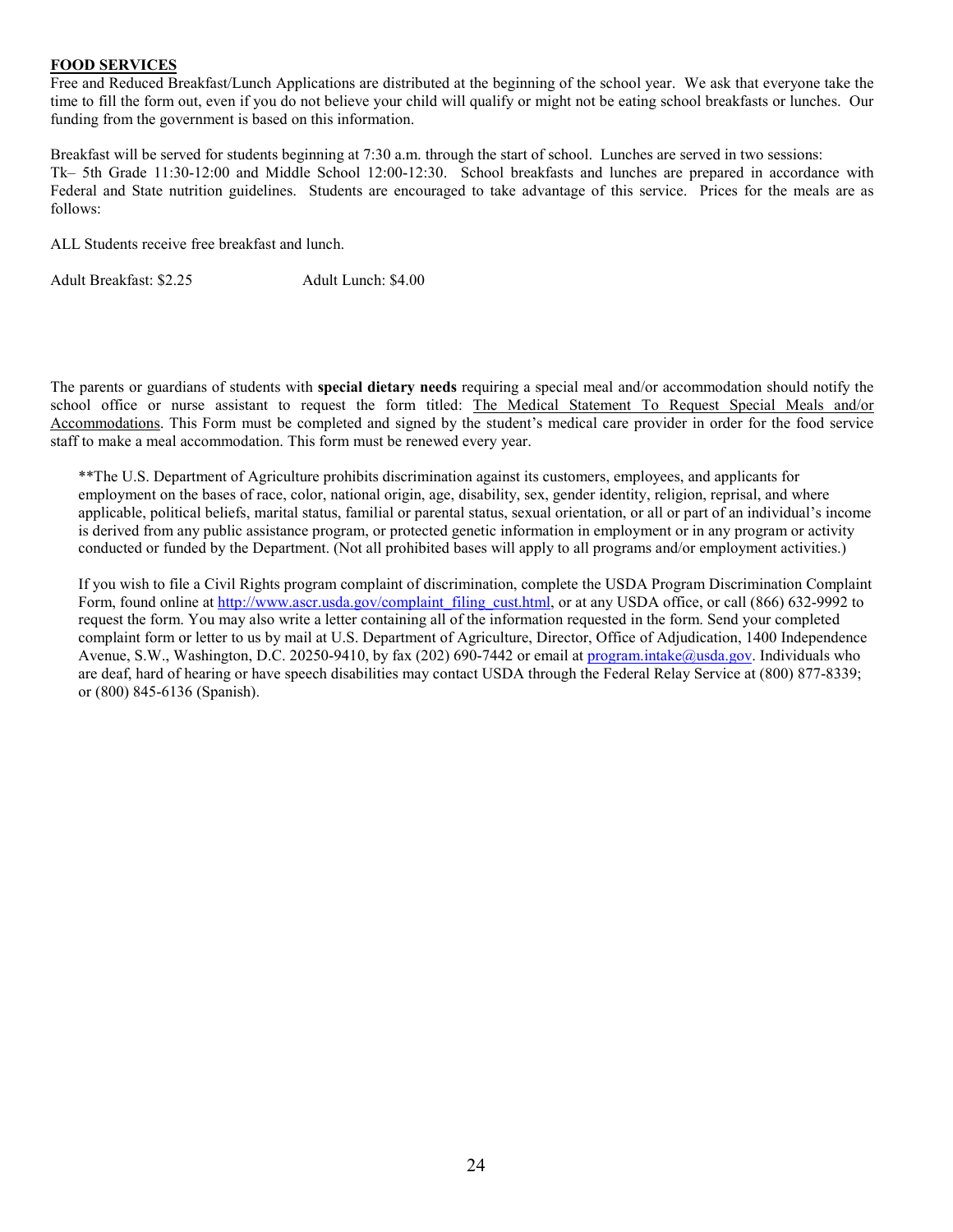#### **GRADUATION REQUIREMENTS FOR EIGHTH GRADE**

Requirements for participation in graduation ceremony and related graduation activities:

The student with the highest scholastic standing and exceptional citizenship will be eligible to earn the recognition of class valedictorian, and will deliver the valedictory speech at the commencement. The runner up will be selected as Salutatorian. The valedictorian and Salutatorian will be selected based upon the grades that he/she has earned at Shaffer Elementary School during his/her 7th and 8th grade years. Other high-ranking graduating scholars will be duly recognized. To be eligible for valedictorian or Salutatorian students must have attended Shaffer Elementary throughout their 7th and 8th grade.

Students attending school at the Shaffer Union School District are required to meet specific standards during their eighth grade year in order to participate in the graduation ceremony, graduation related activities, and receive a diploma.

Students graduating are eligible to go through the graduation ceremony and receive a diploma – providing that all of the following requirements are met:<br>1. Students must

- Students must have a combined passing grade point average of 2.0 or above in the following core courses for their eighth grade year:
	- a. English Language Arts
	- b. Mathematics
	- c. History/Social Science (must pass the Constitution Unit)
	- d. Physical Education
	- e. Science
- 2. Any students whose grades are lower than a "D" or "F" average in any class will be placed on academic probation until he/she can verify the grades have improved. All parents/guardians of students placed on academic probation shall be notified in writing and will be required to meet with the teacher and administration to place student on an improvement plan.
- 3. Citizenship students may not be allowed to take part in graduation ceremonies, any 8th grade trips, or end-of-the-year graduation activities if they have received 3 or more office referrals throughout the year for the same offense or have been suspended out of school more than once throughout the year. This will be written in a behavioral agreement if this appears to be a problem for the student to follow the Shaffer Pride expectations: Be Kind, Be Safe, Be Responsible.
- 4. Special standards for graduation will be set up for students who have learning disabilities qualifying for special education or 504 plan.
- 5. Students that transfer to Shaffer School shall be required to meet the Course of Study Requirements to be eligible to participate in the graduation ceremony and eighth grade activities. Determination will be made utilizing former academic records and through contact with the administrator at the school of prior attendance.

#### Students Not Receiving a Diploma:

Students who have not met the criteria for a diploma for academic reasons may only participate in the graduation ceremony and related graduation activities upon the approval of the Superintendent/Principal, however, these students will receive a certificate of completion instead of a diploma. The graduation committee shall consist of the middle school staff and the Superintendent/Principal and shall be empaneled to consider possible participation in the graduation ceremony and related graduation activities by students who have failed academic requirements for graduation. The graduation committee shall establish uniform written standards for allowing students who have not met the academic standards to participate in the graduation ceremony and/or graduation activities and receive a certificate of completion in lieu of a diploma. Participation in graduation ceremonies and graduation related activities by students who have not met the academic standards shall be at the sole discretion of the Superintendent/Principal.

#### Students Not Participating In the Graduation Ceremony and Graduation Related Activities:

These students will receive a certificate of completion and may be transferred to the high school. The high school will be advised of the student's non-diploma status.

#### Parent Notification

All parents will be given the graduation requirements in the student handbook at the beginning of each school year. If a student is not present at the beginning of the school year, the student will receive the student handbook at the time of enrollment.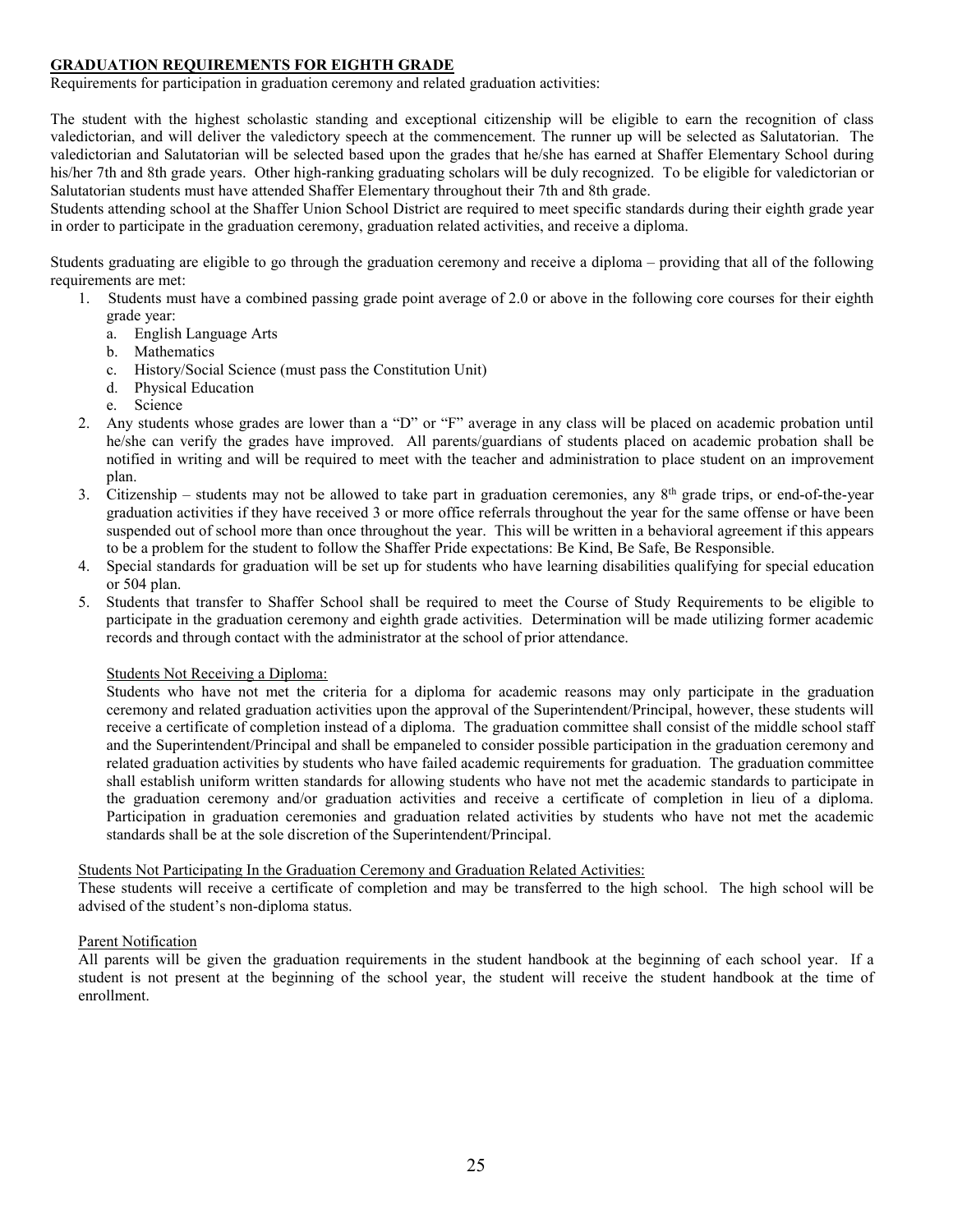#### **LIBRARY**

The use of our library is a privilege all our students enjoy. Like other privileges, there is also responsibility. Please help your children to take good care of library books. Remind them to have clean hands before reading; do not fold or mark pages, and decide on a safe place to keep books so pets and younger children do not damage them. Library books that are not returned will be charged to the parent at the end of the school year and must be paid for at year end check out. Each student may check out one or two books for a period of up to two weeks. There is no fine for overdue books, but lost or damaged books must be paid for. The library collection is constantly updated and expanded. Books are reviewed and chosen for either their educational and/or recreational value.

#### **LOST AND FOUND**

All clothing found on the campus, regardless of its value, is placed in the lost and found box and may be retrieved from there. Clothing items will be taken to local charities at the end of the year. All other items may be turned in to the office and can be identified and claimed there.

#### **PETS**

It is sometimes educationally desirable to observe small live animals. Children may **NOT** bring any animals or pets to school without a teacher's permission. Small animals must be in a cage or carrier, brought to school by a parent, and returned as soon as possible by parent transportation. As a safety precaution, dogs should not be on campus during the hours children are in attendance. Due to insurance matters, equines are not allowed on school grounds at any time.

#### **TELEPHONE**

The office telephone is a business phone and is not to be used by students, except in an emergency. Students are not allowed to use the phone to make personal arrangements such as requesting permission to go to another student's home after school.

#### **TOYS**

Students should leave all toys at home. School personnel will not be responsible for lost or damaged toys. Pokemon cards (or other type trading cards) are allowed to be used during recess time only. Little time will be spent on administration monitoring such issues as lost or damaged toys. If students bring toys, they do so at their own risk, and toys may be confiscated by adults on campus for parents to pick up in office.

#### **VALUABLES**

Common sense and consideration is the best guide in determining whether or not to bring personal possessions to school. The school administrators and staff are not responsible for student's valuables. It is recommended that students leave all valuables at home. If special circumstances make it necessary for a student to bring substantial cash or other important possessions to school, these items can be safeguarded by registering them and leaving them at the main office.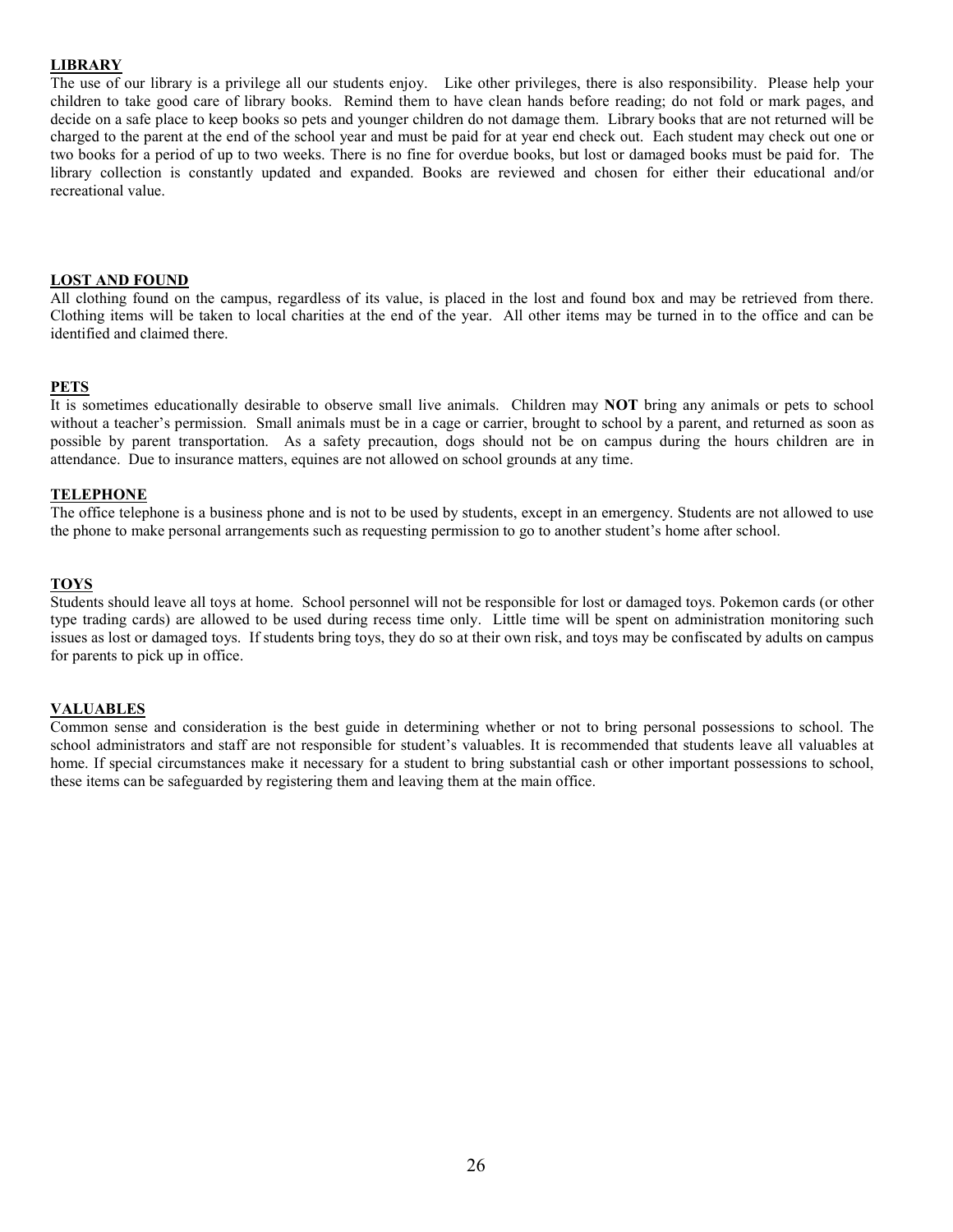#### **PROGRESS REPORTS**

Report cards are issued following the completion of each twelve-week grading period. Please carefully review your child's progress and contact the school if you have questions regarding grades. Parents may communicate with staff through email. Teachers must maintain the class page on the school website at www.shafferschool.com to keep parents informed of assignments and progress.

#### **HONOR ROLL**

Kindergarten through Grade 3 do not participate in the Honor Roll because of their grading system. Grades 4-8 participate in a GPA honor roll. To achieve Honor Roll students in 4th-8th grade must receive between a 3.0-3.99 with absolutely no D's or F's, to receive Principal's List students must achieve a 4.0 or higher. Students achieving a 4.0 higher for the entire year will receive Superintendent's List recognition 3<sup>rd</sup> Trimester.

#### **PROMOTIONS AND RETENTIONS**

Promotions and retentions are based on an evaluation of academic, physical, social, and emotional growth. The primary reasons for considering retention are:, a) physical or social immaturity, b) frequent or long absences or c) indifference or lack of effort on the part of a capable student. Retention is usually considered as a more positive alternative during the kindergarten, first and second grade years.

Parents can assume their child will be promoted unless the alternative of retention has been discussed during the school year. Parents will be involved in any retention decision.

#### **PSYCHOLOGIST/COUNSELOR**

A staff psychologist and counselor visits the school on a regular basis and is available to students as needed. The psychologist may also provide the teaching staff with a variety of evaluation tools. The psychologist may also be available to parents who have special concerns about their child**.** 

#### **SCHOOL VIDEO SURVEILLANCE**

Be aware that Shaffer Elementary has installed video surveillance throughout the school campus in public areas.

#### **LAW ENFORCEMENT AND CPS INVESTIGATIONS:**

During any law enforcement investigation, attempts will be made to notify the student's parents or guardians. A school official shall be present during any in-school interrogation. If a student is arrested, the arresting officer is required to notify the student's parents or guardians. Questioning of students at school concerning suspected child abuse/neglect by CPS (Child Protective Services) and law enforcement authorities does not require parental or guardian notification prior to the interview. A school official may be present only if such presence is necessary to the investigation. CPS social workers and law enforcement authorities may notify parents and guardians if they deem it necessary.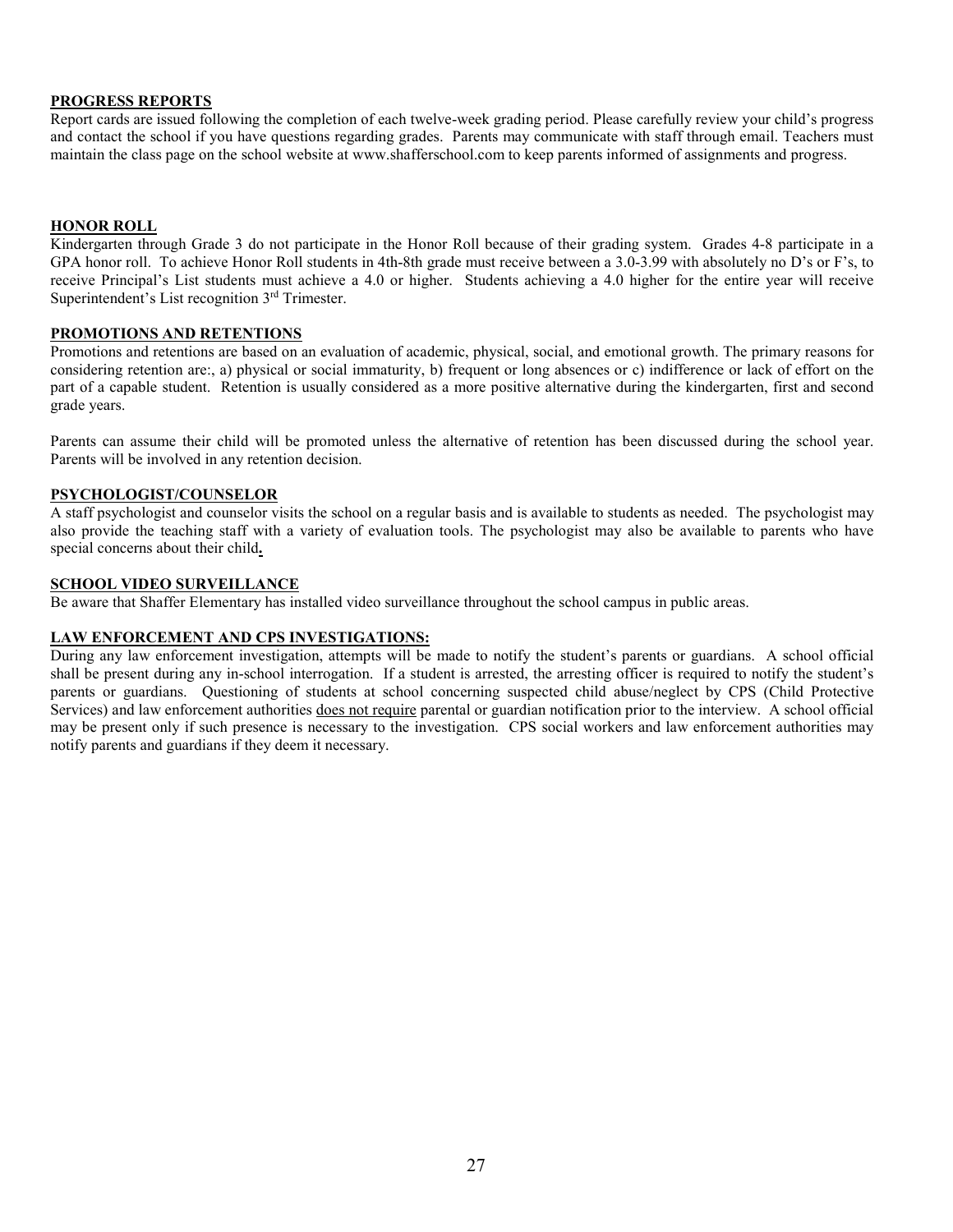

#### **NURSE/NURSES AIDE**

The nurse is responsible for the maintenance of health records, routine health checks, parental contact regarding health problems, care of minor injuries, and assistance in teaching health and vision screening. Please call the school nurse if your child is absent from school due to a communicable disease. Precautions need to be taken to protect other children.

#### **MEDICATION**

If a student must bring medication to school, the following requirements must be met.

Prescription Medication:

- 1. Must be clearly identified as to the name and type of medication.
- 2. Must be in a pharmacy-labeled container.
- 3. Must carry a prescription label with the child's name, drug identity, dosage instructions, doctor's name, and prescription date.
- 4. The prescription must be current.

5. A note, dated and signed by the parent, must accompany the medication, giving the child's name, dosage amounts, specific dosage times, and other instructions of necessary.

- 6. No more than one week of medication may be sent at one time.
- 7. Refrigeration is available.
- 8. Medication will be given by school personnel.<br>9. Long-term (more than one month) prescription

Long-term (more than one month) prescription medication requires a signed parent release form and a physician's request form signed by the doctor

Non-Prescription Medications:

- 1. Must be in the original container (aspirin bottle, cough medicine bottle, etc.)
- 2. Must be clearly identified as to the name and type of medication and dosage instructions.

3. A note, signed and dated by the parent, giving the child's name, medication name, dosage instructions, specific dosage times, and other necessary instructions must accompany the medication.

Note: Parents will be called before dispensing any non-prescription medication.

#### SAMPLE:

Please give "child's name" one teaspoonful (teaspoon provided) of "brand name" cough medicine at 10:00 a.m. and 2:00 p.m.

(Parent's Signature) (Date)

\_\_\_\_\_\_\_\_\_\_\_\_\_\_\_\_\_\_\_\_\_\_\_\_\_\_ \_\_\_\_\_\_\_\_\_\_\_\_\_\_\_